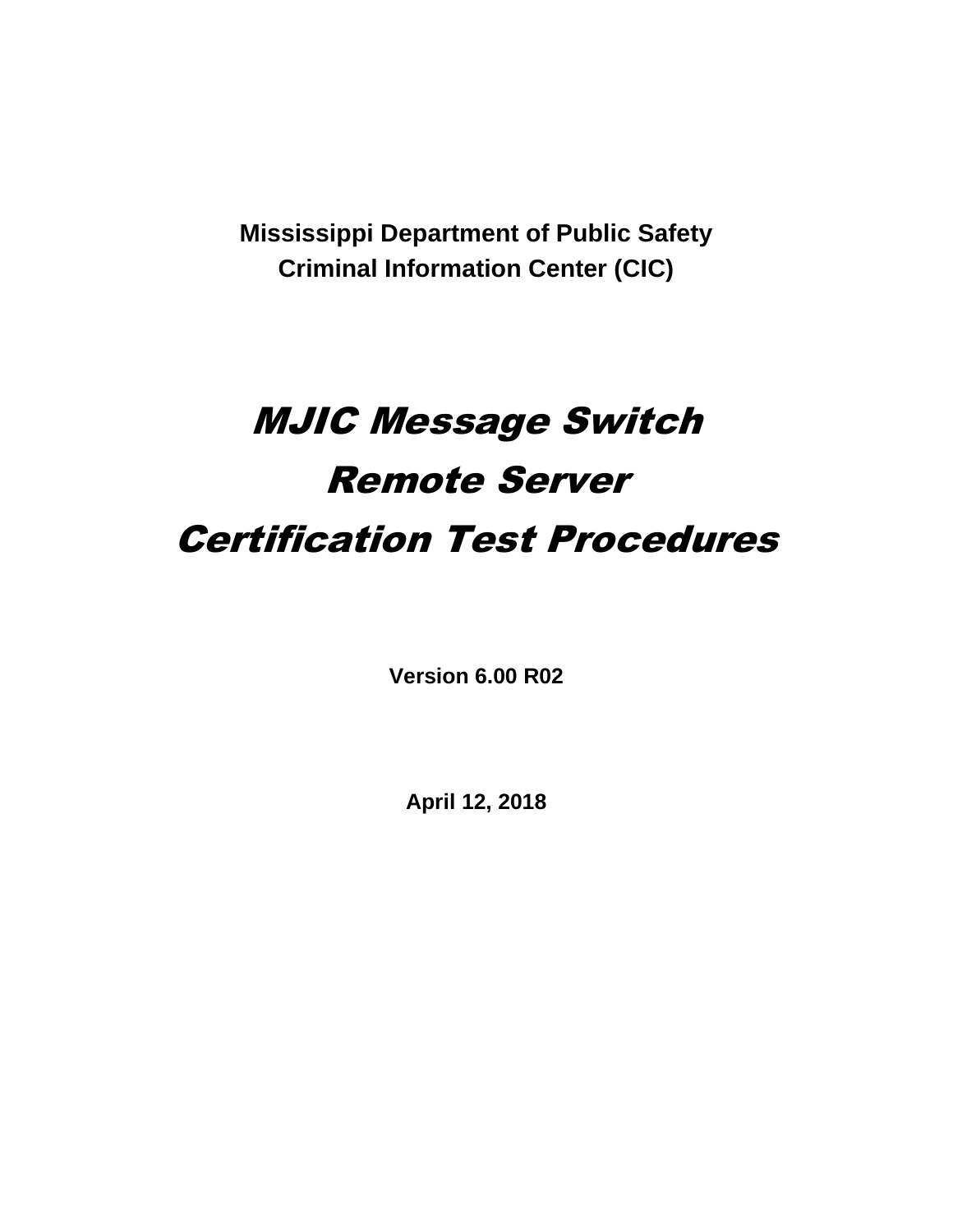# **TABLE OF CONTENTS**

| 1.0        |                    |  |
|------------|--------------------|--|
| 2.0        |                    |  |
| 3.0        |                    |  |
| 4.0        |                    |  |
|            |                    |  |
| 4.1        | 4.1.1              |  |
|            | 4.1.2              |  |
|            | 4.1.3              |  |
| 4.2        |                    |  |
|            | 4.2.1              |  |
|            | 4.2.2              |  |
|            | 4.2.3              |  |
| 4.3        |                    |  |
|            | 4.3.1              |  |
|            | 4.3.2              |  |
|            | 4.3.3              |  |
|            | 4.3.4              |  |
|            | 4.3.5              |  |
| 4.4        |                    |  |
|            | 4.4.1              |  |
|            | 4.4.2              |  |
|            | 4.4.3              |  |
| 4.5        |                    |  |
|            | 4.5.1              |  |
|            | 4.5.2              |  |
|            | 4.5.3              |  |
| 4.6        |                    |  |
|            | 4.6.1              |  |
|            | 4.6.2              |  |
|            | 4.6.3              |  |
| 4.7        |                    |  |
|            | 4.7.1<br>4.7.2     |  |
|            | 4.7.3              |  |
| 4.8        |                    |  |
|            |                    |  |
|            |                    |  |
| 5.1        |                    |  |
| 5.2        |                    |  |
| 5.3        |                    |  |
| 5.4        |                    |  |
|            | <b>APPENDIX A.</b> |  |
|            | <b>APPENDIX B.</b> |  |
|            | <b>APPENDIX C.</b> |  |
|            |                    |  |
| C.1<br>C.2 |                    |  |
|            |                    |  |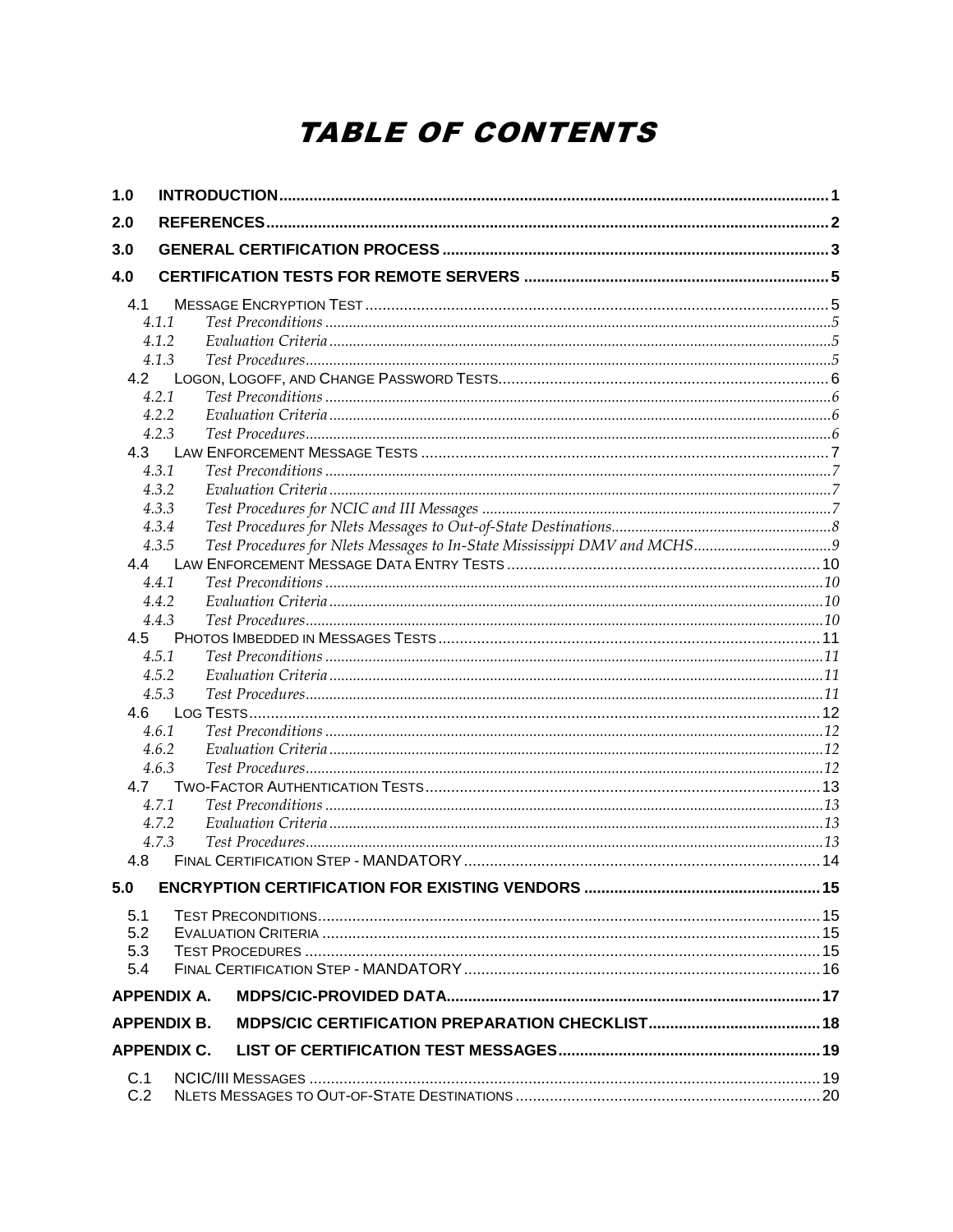| C.3 NLETS MESSAGES TO IN-STATE MISSISSIPPI DMV AND CRIMINAL HISTORY REPOSITORY (MCHS)20 |  |
|-----------------------------------------------------------------------------------------|--|
|                                                                                         |  |
|                                                                                         |  |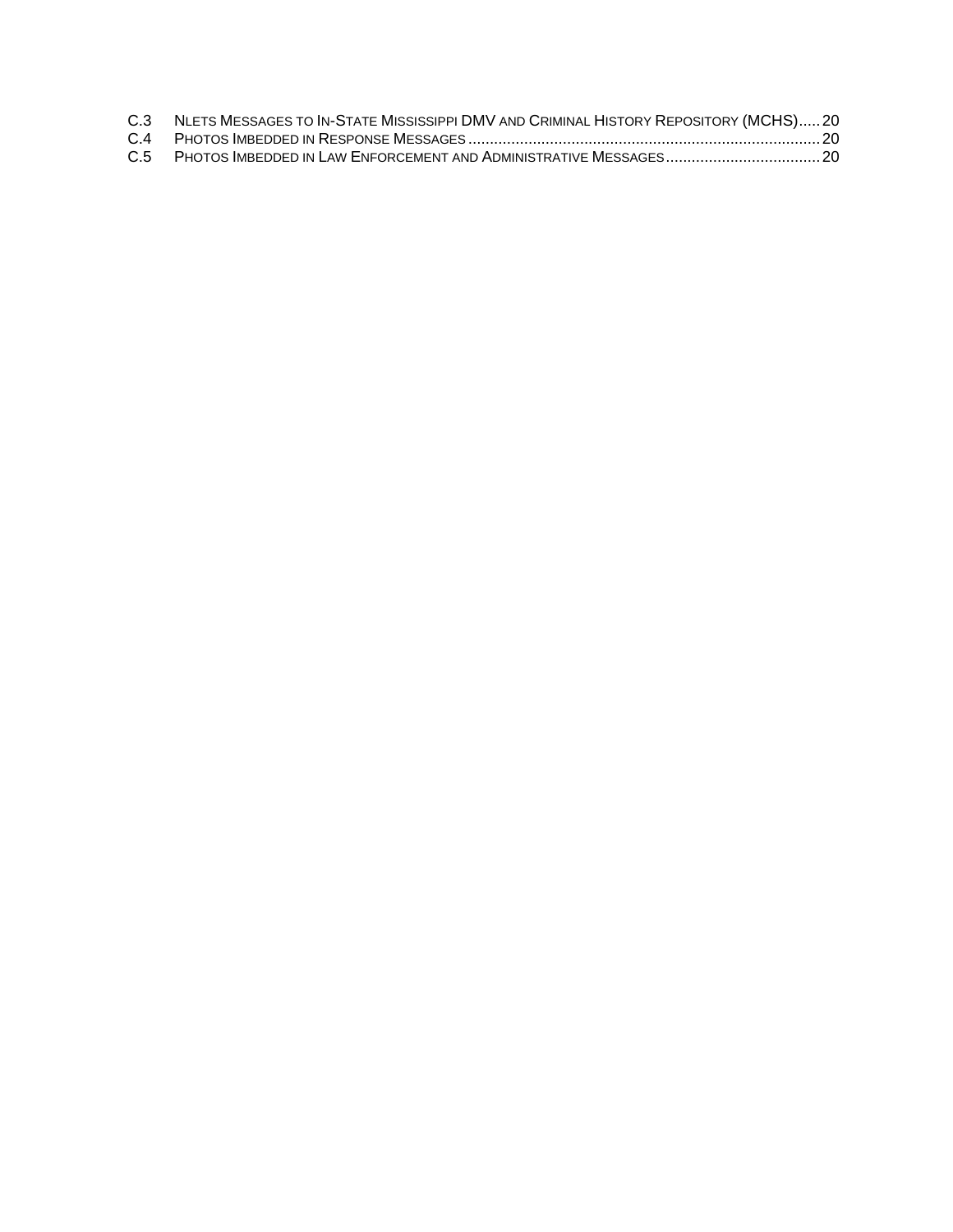# CHANGE LOG

| <b>Date</b>       | <b>Version</b> | <b>Change</b>                                                                                                                                                                                                                                                                                                                                                                                                                                                                                                                                                                                                                                                     |
|-------------------|----------------|-------------------------------------------------------------------------------------------------------------------------------------------------------------------------------------------------------------------------------------------------------------------------------------------------------------------------------------------------------------------------------------------------------------------------------------------------------------------------------------------------------------------------------------------------------------------------------------------------------------------------------------------------------------------|
| May 30, 2003      | 5.00           | (New document)                                                                                                                                                                                                                                                                                                                                                                                                                                                                                                                                                                                                                                                    |
| July 21, 2008     | 5.00 R05       | Revised for RFP 3569 for MCHS Mobile/Server Systems                                                                                                                                                                                                                                                                                                                                                                                                                                                                                                                                                                                                               |
| June 11, 2010     | 5.00 R06       | Revised test cases; added security document reference; added Two-Factor<br>Authentication Tests for mobile devices                                                                                                                                                                                                                                                                                                                                                                                                                                                                                                                                                |
| December 10, 2012 | 6.00 R01       | Revised for directly-connected workstations and trusted servers (no longer<br>supports terminals and terminal servers). Added test cases; deleted test<br>cases for obsolete message types. Document restructured.                                                                                                                                                                                                                                                                                                                                                                                                                                                |
| April 12, 2018    | 6.00 R02       | Added message encryption test. Requires use of Encryption Header within<br>Extended Message Header and use of Encryption Key Book. Moved<br>Logon test to part of message encryption test.<br>Terminology changed to "remote server". Removed directly-connected<br>workstation section. Modified document title.<br>Imbedded photos may now be included in messages from the remote<br>server to the Message Switch. Added this to imbedded photos tests.<br>(Support for this continues to be optional.)<br>Added message encryption test for existing vendors who were previously<br>certified.<br>Merged remote server/MDT configuration tests in with remote |
|                   |                | server/workstation tests. Differences are noted in each test.<br>Added mandatory Final Certification Step.                                                                                                                                                                                                                                                                                                                                                                                                                                                                                                                                                        |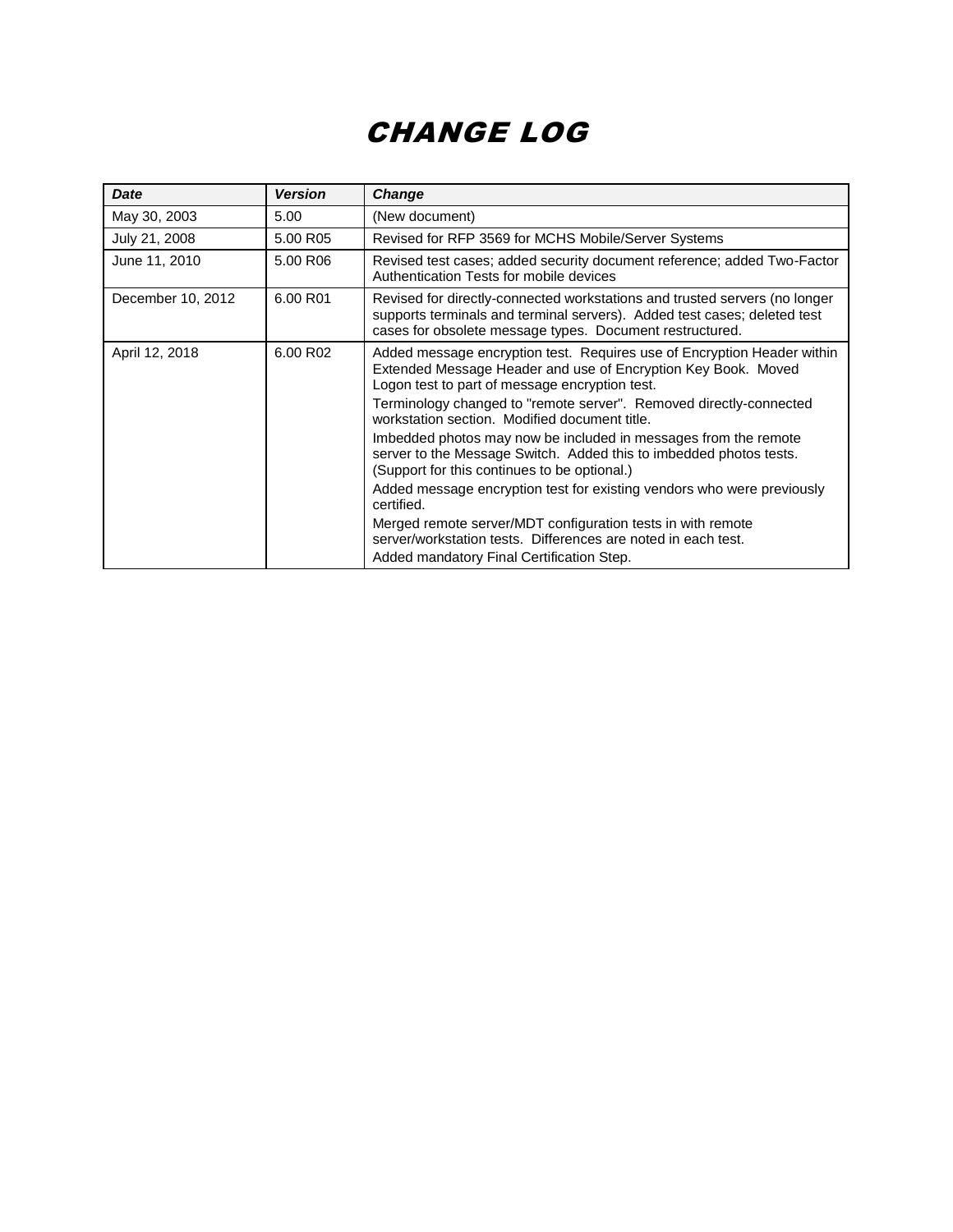# *1.0 INTRODUCTION*

Remote servers and their connected workstations/devices must be certified using the tests in this document.

The objectives of the certification tests are to verify that:

- 1. Messages can be entered at a workstation or other device and routed to the MJIC Message Switch and
- 2. Correct responses are generated, returned to the requestor at the workstation/device, and appropriately displayed.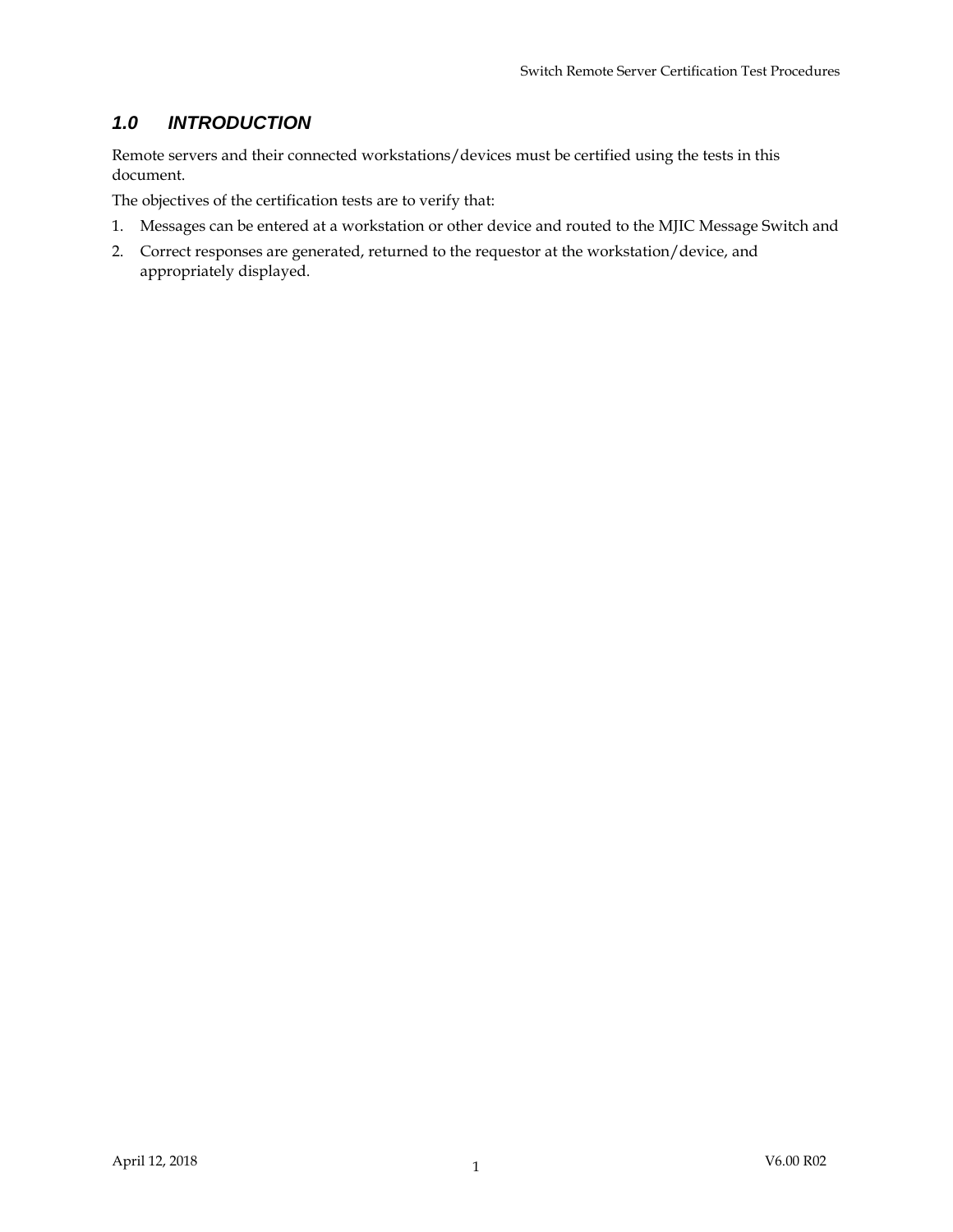# *2.0 REFERENCES*

The following references apply to the interfaces described in this document. The applicable version is the version in effect at the time of certification. Contact the Criminal Information Center (CIC) to verify the correct versions of these documents.

- 1. Interstate Identification Index (III) Operational and Technical Manual, US Department of Justice (DOJ), Federal Bureau of Investigation (FBI), Identification Division.
- 2. National Crime Information Center (NCIC) Operating Manual, US Department of Justice (DOJ), Federal Bureau of Investigation (FBI), Identification Division.
- 3. Nlets Users Guide.
- 4. MCHS Security Policy.
- 5. CJIS Security Policy.
- 6. Datamaxx Message Processing Protocol® DMPP-2020 Interface Specification, Datamaxx Applied Technologies Inc. Version 9.0.
- 7. Datamaxx Standard Embedded Object® DSEO-2020 Object Processing in the Law Enforcement Environment Technical Specification, Datamaxx Applied Technologies Inc.
- 8. MJIC Message Switch Remote Server Interface Control Document.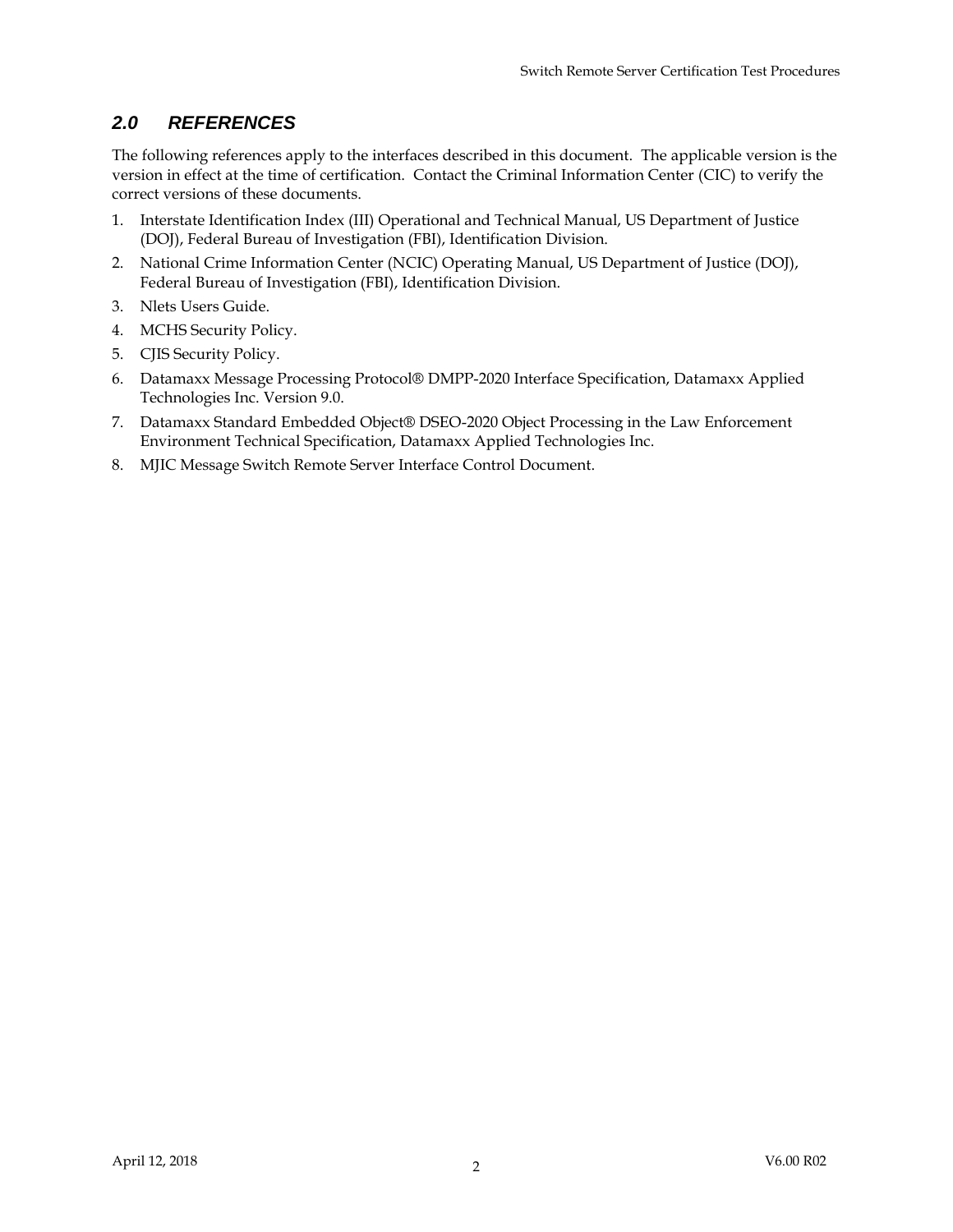# *3.0 GENERAL CERTIFICATION PROCESS*

The general certification process is as follows.

- 1. The software used in the test must meet the interface requirements documented in the MJIC Message Switch Remote Server Interface Control Document, listed as reference 9 in section 2 of this document.
- 2. At least 2 weeks prior to the scheduled certification, the vendor must submit to Mississippi Department of Public Safety/Criminal Information Center (MDPS/CIC) a written description of the system to be certified. This description must include, at a minimum, a schematic of the system (i.e., servers, peripherals, network connections to MDPS/CIC, network connections to other systems, IP scheme, etc.) and the intended use of the system (i.e., inquiry only, data entry, both). For inquiry only stations, only a subset of the tests in section 4 through 6 will be performed.

After certification, the vendor must send a notice to MDPS/CIC within 10 days of any installation at a customer site. The notice must provide a schematic of the installed system with an explanation detailing any changes from the configuration used by the vendor in the certification process. CIC will review the installed configuration. If there are any changes from the certified configuration, the customer site may not operate in a live mode until MDPS/CIC approves the configuration.

- 3. Vendors must contact MDPS/CIC at (601) 933-2601 to schedule certification and obtain user id(s), password(s), workstation/device id(s), server id, ORI(s), and IP address(es) to use for certification.
- 4. For certification, the vendor must install and operate a test configuration, including equipment and software, in the MDPS/CIC test environment. The test configuration must include all operating documentation, user manuals, or other materials that would normally accompany any subsequently purchased system. The test configuration must be either an exact replica of a system to be installed at a customer site or a typical/representative configuration. For remote servers, a test configuration is required that consists of the remote server and two attached workstations. For mobile data terminals, a laptop or desktop PC may be used to emulate the MDT client software. Two MDT client platforms are required for certification.

MDPS/CIC certification test environment is located at 3891 Highway 468 West, Pearl, MS. All expenses for shipping, handling, installing, and testing the certification system will be borne by the vendor. Following certification, the vendor is responsible for de-installing and removing the certification system.

MDPS/CIC will provide engineering support to answer questions regarding network connectivity for the certification test.

- 5. After vendor installation at CIC, MDPS/CIC will allow the vendor to perform preliminary testing of their system (after completing Test 4.1 and 4.2) using MDPS/CIC-provided user id(s), password(s), workstation/device id(s), ORI(s), and IP address(es). MDPS/CIC will also provide values for the messages listed in appendix C that may be used for the vendor's preliminary testing purposes. Although MDPS/CIC can provide limited support, it is expected that the vendor's product will have already been through a pre-ship test process based on all references listed in section 2 before being shipped to MDPS/CIC.
- 6. If the vendor is proposing multiple configurations, each configuration must be certified separately.
- 7. MDPS/CIC personnel will conduct the certification tests with the vendor's participation and make the final acceptance decision. MDPS/CIC will notify vendors of acceptance in writing within five (5) working days of completion of certification.
- 8. The test procedures will be performed using the software user interface that is part of the vendor product. The test procedures involve data entry resulting in specific messages being sent to the MJIC Message Switch and verifying that the expected response or responses are returned and displayed.
- 9. For test purposes, message responses must be displayed. Responses will be inspected for general format and content. If the vendor's software alters or synopsizes the response in a material way,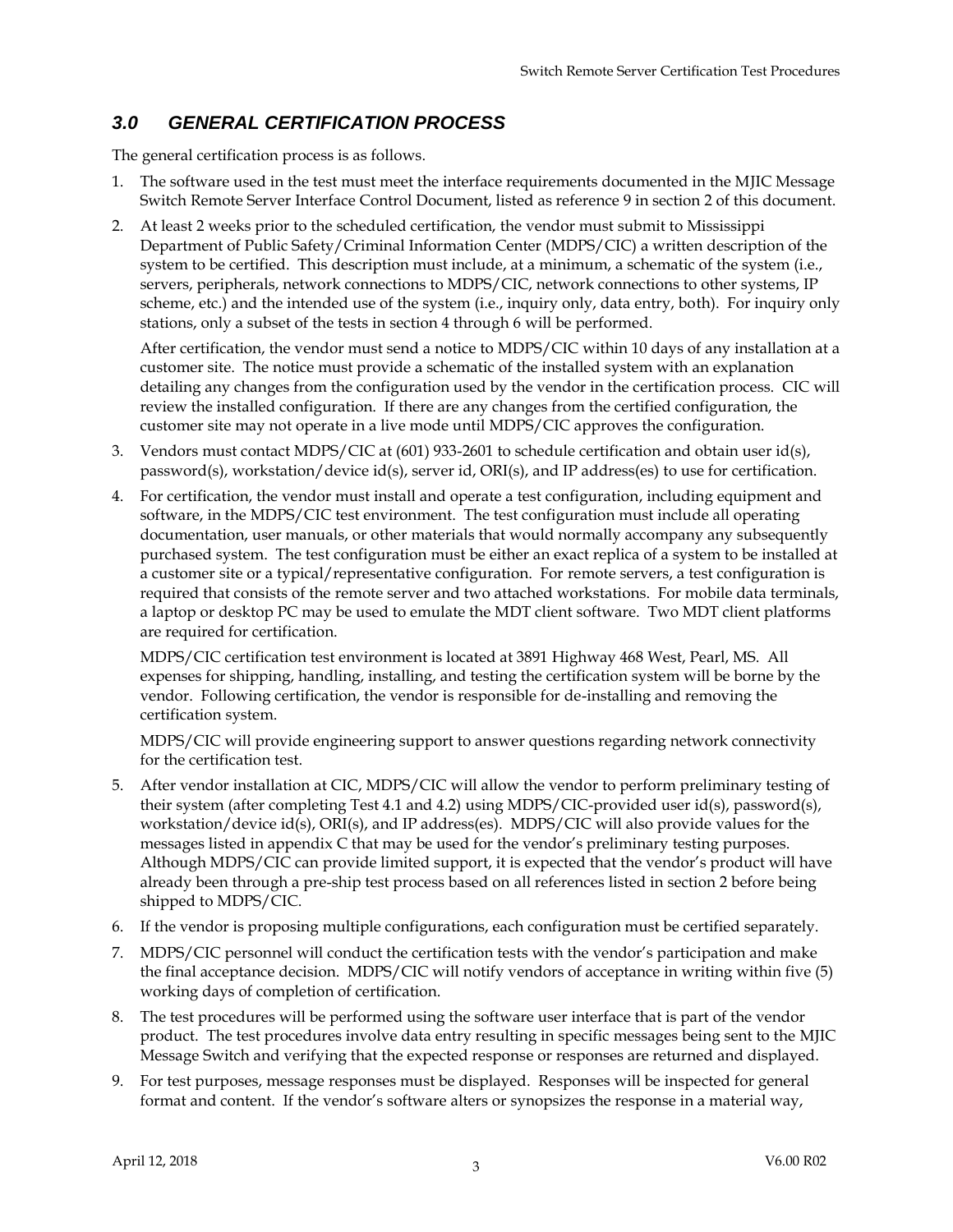there must be a log or other mechanism to display the actual response sent to the workstation/device for certification verification purposes. MDPS/CIC personnel may also use other means to verify that the correct messages have been generated and the correct responses sent.

- 10. A test may be repeated at the discretion of MDPS/CIC to obtain timing information or to verify correct operation.
- 11. At its discretion, MDPS/CIC may request/perform additional tests for compliance with requirements in the ICD, or with NCIC, III, or Nlets documentation, or with CJIS and MCHS Security policies. MDPS/CIC may perform tests or request demonstrations of product features documented in the vendor's proposal or in the vendor's documentation.
- 12. The vendor may perform additional tests for MDPS/CIC, in addition to those called for in this document, in order to verify that their product will function correctly when installed at a customer site.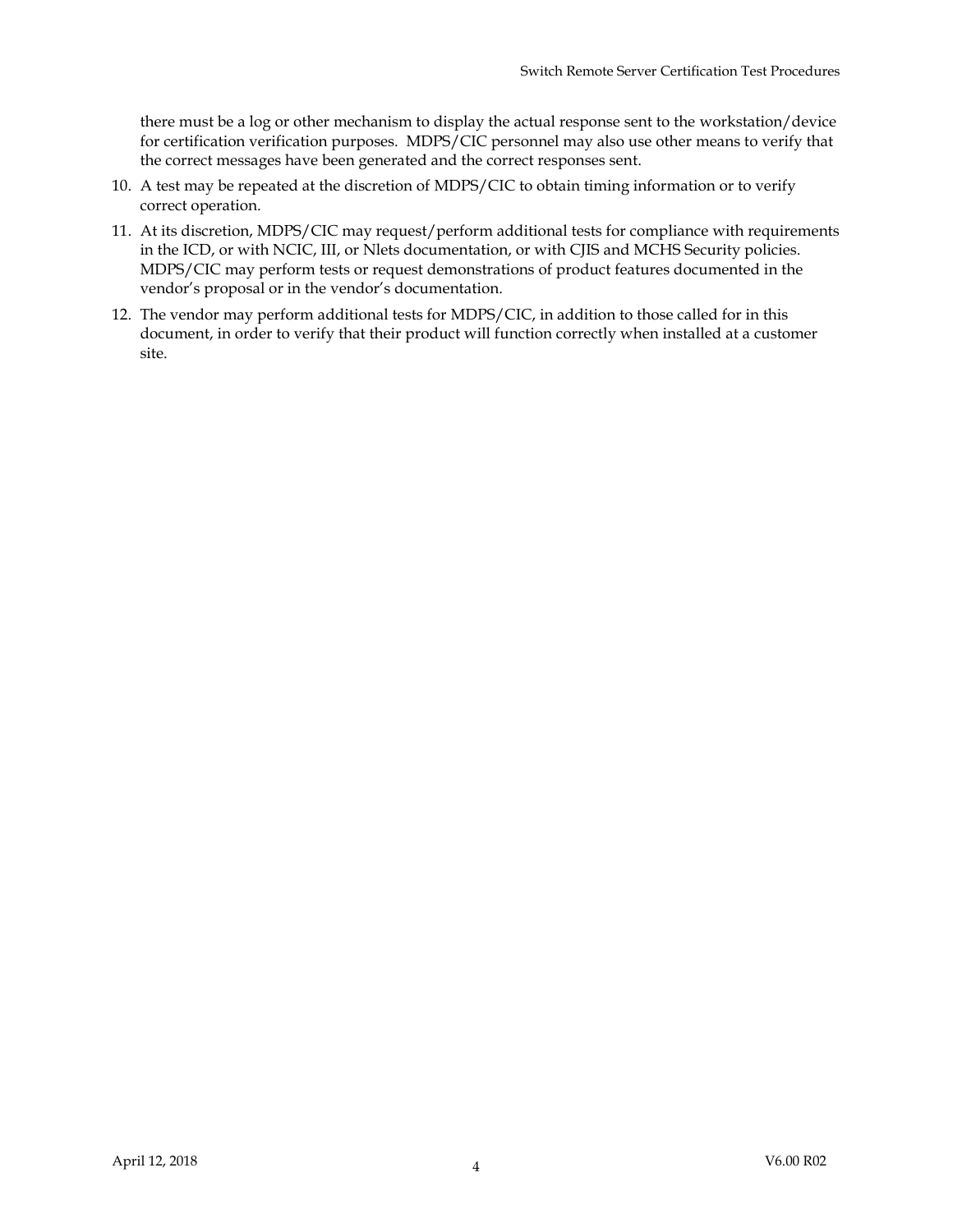# *4.0 CERTIFICATION TESTS FOR REMOTE SERVERS*

This section includes certification tests for workstations/devices that communicate through a remote server with the MJIC Message Switch.

- If a workstation/device connected to a remote server provides an inquiry only capability, only tests for inquiry messages are performed.
- If the device is a mobile data terminal (MDT), test 4.7 for two-factor authentication must be conducted. Otherwise, it is not required.
- For simplification in the text, the test messages in this section do not include the mandatory message prefix that is described in ICD section 4.2.1.

#### **4.1 Message Encryption Test**

This test verifies that the remote server properly encrypts all transmissions sent to the Messages Switch and properly processes all encrypted transmissions received from the Message Switch.

#### **4.1.1 Test Preconditions**

Vendor has coded and tested use of the Encryption Header (within the Extended Message Header) and use of the text version of the Encryption Key Book (using the sample provided in the DMPP-2020 Interface Specification Appendix A).

CIC preparation checklist in appendix B must be completed.

CIC has provided all items listed in Appendix A of this document to the vendor. This includes the Encryption Key Book. It is given to the vendor at CIC via an internet-based secure file exchange).

#### **4.1.2 Evaluation Criteria**

The evaluation criteria for this test are:

- 1. The Message Switch can successfully process the remote server's encrypted transmission.
- 2. The remote server successfully processes a response and displays it on a workstation/device.

#### **4.1.3 Test Procedures**

- 1. CIC sets the encryption flag on the Message Switch for the workstation/device.
- 2. Perform a Logon function that generates the following message to the Message Switch: DOPS/MCH/*<user id>*/*<password>*/*<workstation/device>*

where *<user id>*, *<password>* and *<workstation/device>* are those provided for certification testing by CIC.

Verify that a response is displayed on the workstation/device indicating the logon has been accepted.

3. Enter an Nlets out-of-state Driver's License Query (DQ) that generates the following message: (Message #1 in appendix C.2.)

DQ.*<ori>*.*<state other than MS>*.TXTOLN/*<driver's license number>*

Verify that a reasonable response is displayed on the workstation/device.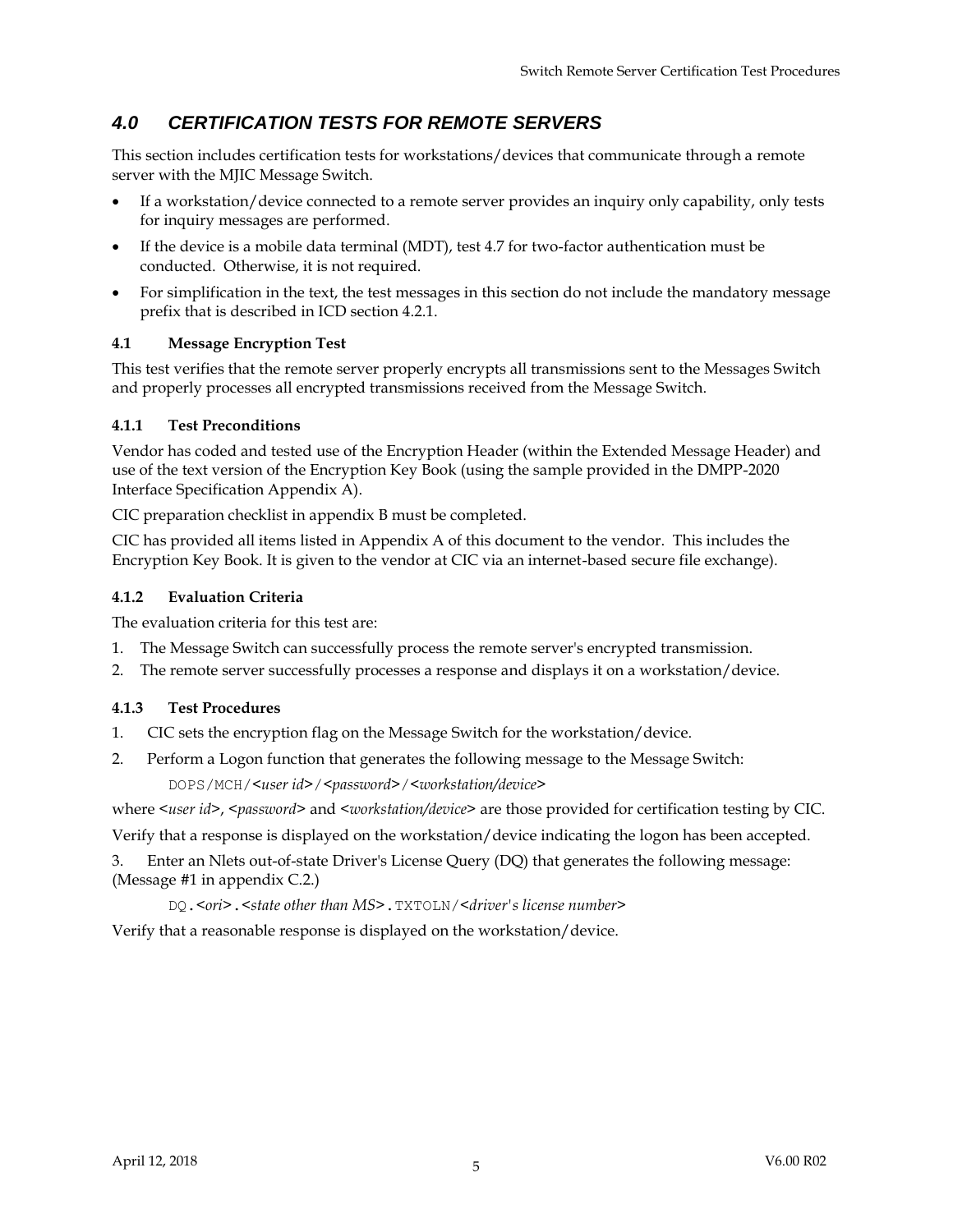#### **4.2 Logon, Logoff, and Change Password Tests**

This test verifies the logon, logoff, and password change functions.

#### **4.2.1 Test Preconditions**

CIC preparation checklist in appendix B must be completed.

Test 4.1 must be completed.

CIC Tester must be logged on at the certification workstation/device.

#### **4.2.2 Evaluation Criteria**

The evaluation criteria for this series of tests are:

- 1. Each function is transmitted without error.
- 2. A complete and correct response is received for each function.

#### **4.2.3 Test Procedures**

Perform each of the following on a workstation/device that is connected to the remote server.

- 1. The Logon function was tested as part of the Message Encryption Test.
- 2. Perform a Logoff function at the workstation/device that generates the following message: OPX

Verify that a response is displayed on the workstation/device indicating the logoff has been accepted.

3. Repeat the Logon function in step 1 above.

Verify that a response is displayed on the workstation/device indicating the logon has been accepted.

4. Perform a Change Password function that generates the following message:

DPWD/*<new password>*/*<old password>*/*<confirm>*

where <*new password*> is a new password, <*old password*> is the current password and <*confirm*> repeats the *<new password>* value for confirmation purposes.

Verify that a response is displayed on the workstation/device indicating the password change has been accepted.

5. Repeat the Logoff function in step 2 above.

Verify that a response is displayed on the workstation/device indicating the logoff has been accepted.

6. Repeat the Logon function in step 1 above using the new password set in step 4.

Verify that a response is displayed on the workstation/device indicating the logon has been accepted.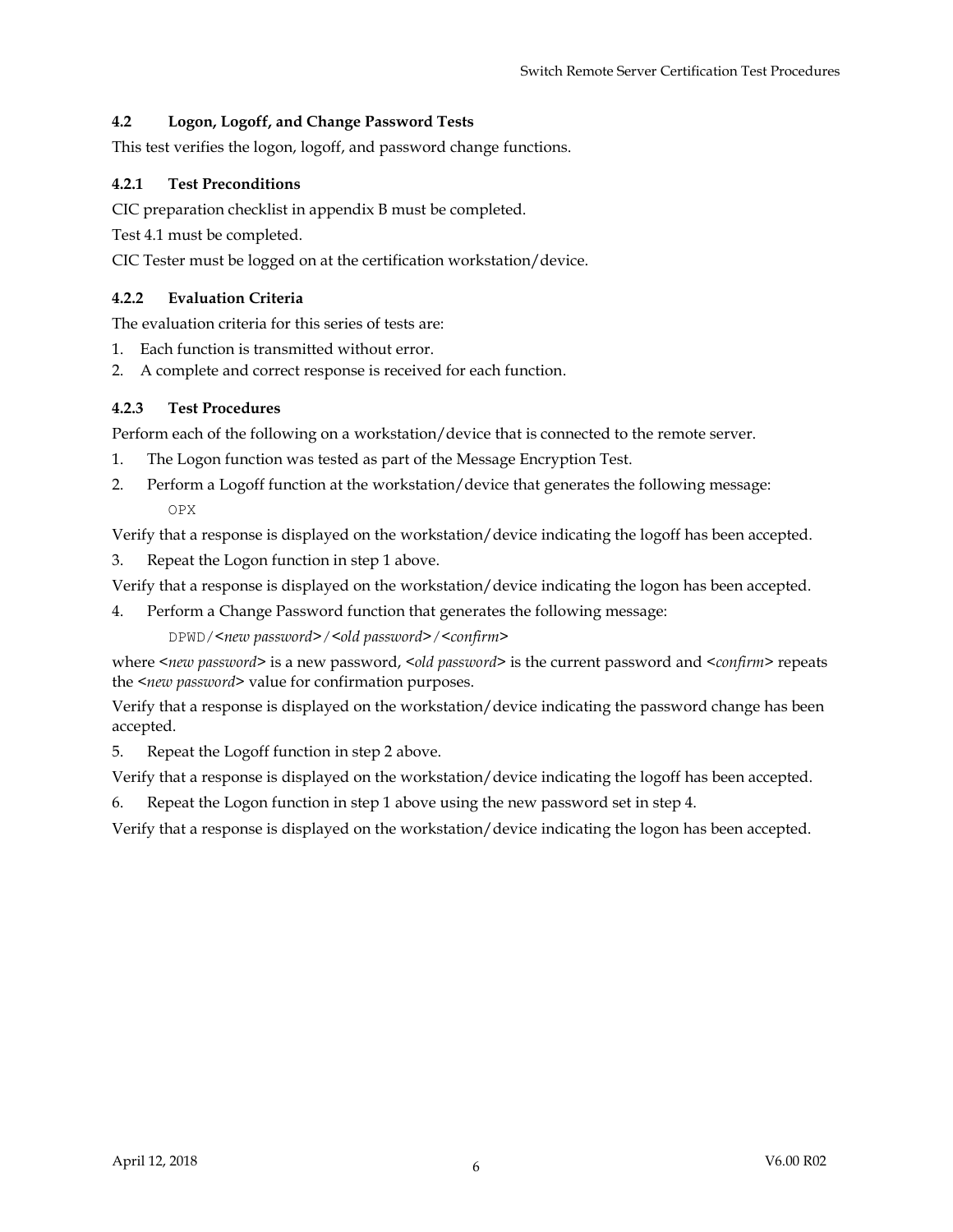#### **4.3 Law Enforcement Message Tests**

This series of tests verifies that messages can be generated for the FBI NCIC and III systems, and for Nlets.

#### **4.3.1 Test Preconditions**

CIC preparation checklist item 5 in appendix B must be completed.

Tests in section 4.1 and 4.2 must be completed.

CIC Tester must be logged on at the certification workstation/device.

#### **4.3.2 Evaluation Criteria**

The evaluation criteria for this series of tests are:

- 1. Each of the messages is entered and transmitted to the Message Switch without error.
- 2. Data entry is efficient and clear.
- 3. Data entry and response times are both appropriate for an operational scenario.
- 4. A complete and correct response is received and displayed for each message.

#### **4.3.3 Test Procedures for NCIC and III Messages**

Perform each of the following tests on a workstation/device that is connected to the remote server. Regardless of the format in which the NCIC or III message is entered at the workstation, the remote server must generate a message as indicated below and forward it to the server.

1. Enter an NCIC Article Inquiry (QA) that generates the following message:

QA.*<ori>*.TYP/*<article type>*.SER/*<serial number>*

Verify that the response is as expected.

2. Enter an NCIC Article Inquiry (QA) that generates the following message:

QA.*<ori>*.NIC/*<nic number>*

Verify that the response is as expected.

3. Enter an NCIC Boat Inquiry (QB) that generates the following message: QB.*<ori>*.BHN/*<boat hull number>*

Verify that the response is as expected.

- 4. Enter an NCIC Query Boat (BQ) that generates the following message: BQ.*<ori>*.REG/*<boat registration number>*
- 5. Enter an NCIC Boat Inquiry (QB) that generates the following message: QB.*<ori>*.NIC/*<nic number>*

Verify that the response is as expected.

6. Enter an NCIC Gun Inquiry (QG) that generates the following message: QG.*<ori>*.SER/*<gun serial number>*

Verify that the response is as expected.

7. Enter an NCIC Gun Inquiry (QG) that generates the following message: QG.*<ori>*.NIC/*<nic number>*

Verify that the response is as expected.

8. Enter an NCIC Vehicle Inquiry (QV) that generates the following message: QV.*<ori>*.LIC/*<license plate number>*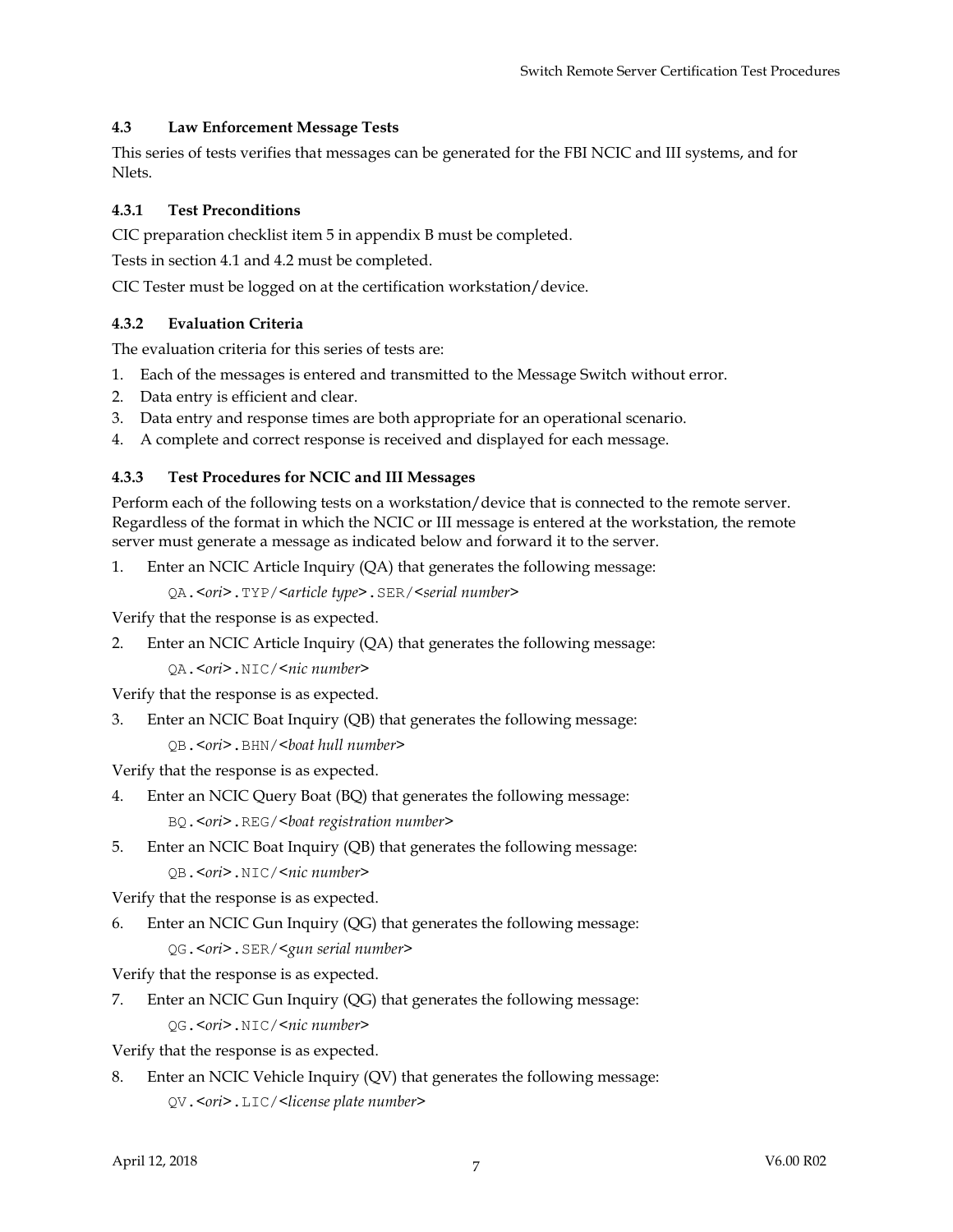Verify that the response is as expected.

9. Enter an NCIC Vehicle Inquiry (QV) that generates the following message:

QV.*<ori>*.NIC/*<nic number>*

Verify that the response is as expected.

10. Enter an NCIC Vehicle Inquiry (QV) that generates the following message:

QV.*<ori>*.VIN/*<vehicle id number>*

Verify that the response is as expected.

11. Enter a III Criminal History Inquiry (QH) that generates the following message:

QH.*<ori>*.NAM/*<name>*.RAC/*<race>*.SEX/*<sex>*.DOB/*<date of birth>.*PUR/*<purpose code>*. ATN/*<attention>*

Verify that the response is as expected.

12. Enter a III Criminal History Record Request (QR) that generates the following message: QR.*<ori>*.PUR/*<purpose code>*.ATN/*<attention>*.FBI/*<fbi number>*

Verify that the response is as expected.

13. Enter a III Criminal History Record Request (QR) that generates the following message:

```
QR.<ori>.PUR/<purpose code>.ATN/<attention>.SID/<sid number>
```
Verify that the response is as expected.

14. Enter a III Query Wanted Person Inquiry (QW) that generates the following message:

```
QW.<ori>.NAM/<name>.SEX/<sex>.RAC/<race>.DOB/<date of birth>
```
Verify that the response is as expected.

15. Enter a III Query Wanted Person Inquiry (QW) that generates the following message:

QW.*<ori>*.NIC/*<nic number>*

Verify that the response is as expected.

#### **4.3.4 Test Procedures for Nlets Messages to Out-of-State Destinations**

Perform each of the following tests on a workstation/device that is connected to the remote server. Regardless of the format in which the Nlets message is entered at the workstation, the remote server must generate a message as indicated below and forward it to the server.

1. Enter an Nlets out-of-state Driver's License Query (DQ) that generates the following message:

DQ.*<ori>*.*<state other than MS>*.TXTOLN/*<driver's license number>*

Verify that the response is as expected.

2. Enter an Nlets out-of-state Driver's License Query (DQ) that generates the following message:

DQ.*<ori>*.*<state other than MS>*.TXTNAM/*<name>*.DOB/*<date of birth>*.SEX/*<sex>*

Verify that the response is as expected.

3. Enter an Nlets out-of-state Driver's History Query (KQ) that generates the following message: KQ.*<ori>*.*<state other than MS>*.TXTOLN/*<driver's license number>*.PUR/*<purpose code>*. ATN/*<attention>*

Verify that the response is as expected.

4. Enter an Nlets out-of-state Vehicle Registration Query (RQ) that generates the following message: RQ.*<ori>*.*<state other than MS>*.TXTLIC/*<license plate number>*.LIY/*<license year>*. LIT/*<license type>*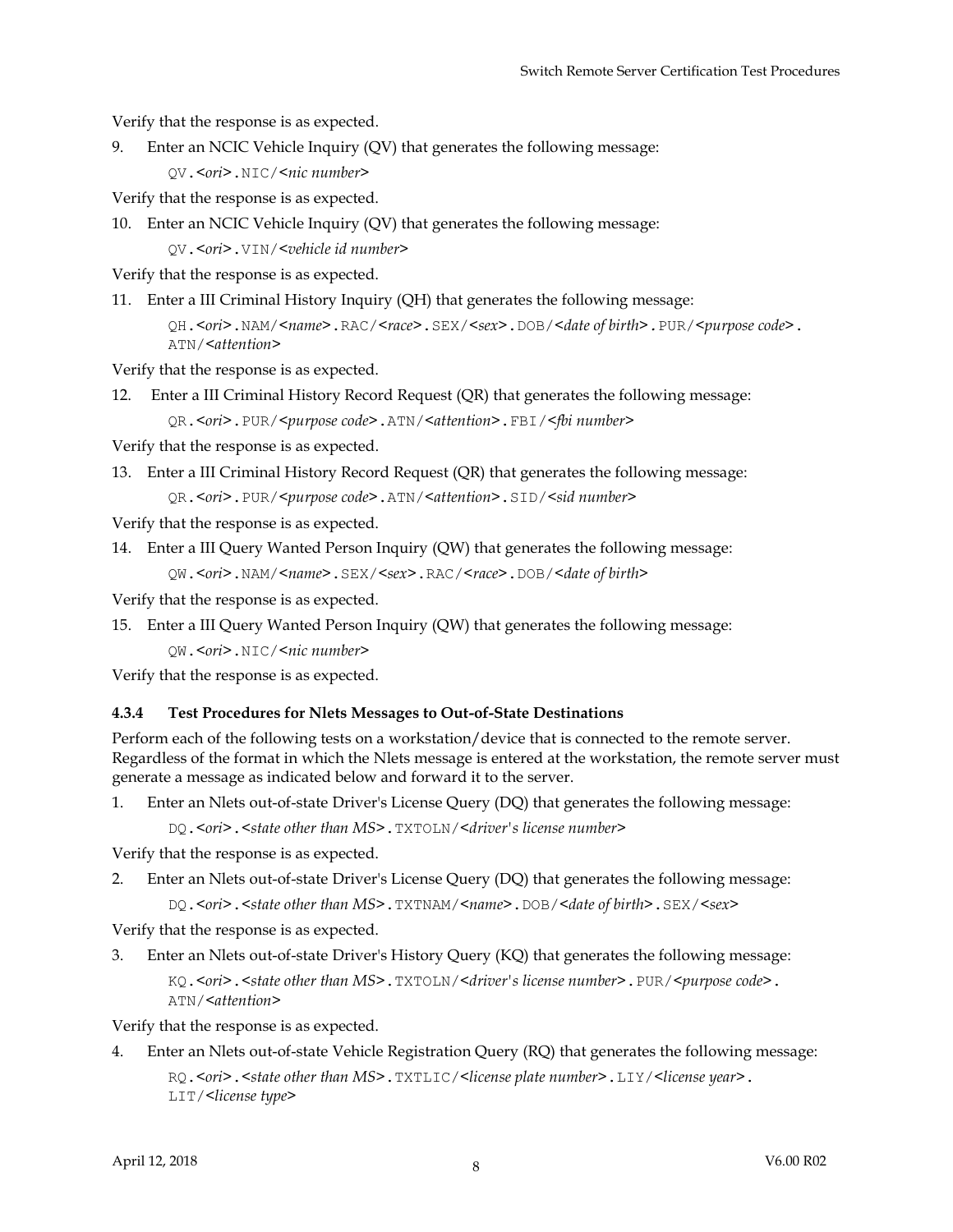Verify that the response is as expected.

5. Enter an Nlets out-of-state Vehicle Registration Query (RQ) that generates the following message:

RQ.*<ori>*.*<state other than MS>*.TXTVIN/*<vehicle id number>*.VMA/*<vehicle make>*. VYR/*<vehicle year>*

Verify that the response is as expected.

6. Enter an Nlets out-of-state Person Query (IQ) that generates the following message:

IQ.*<ori>*.*<state other than MS>*.TXTPUR/*<purpose code>*.ATN/*<attention>*.NAM/*<name>*. DOB/*<date of birth>*.SEX/*<sex>*.RAC/*<race>*.SOC/*<social security number>*

Verify that the response is as expected.

#### **4.3.5 Test Procedures for Nlets Messages to In-State Mississippi DMV and MCHS**

Perform each of the following tests on a workstation/device that is connected to the remote server. Regardless of the format in which the Nlets message is entered at the workstation, the remote server must generate a message as indicated below and forward it to the server.

1. Enter an Nlets In-State Mississippi DMV Driver's License Query (DQ) that generates the following message:

DQ.*<ori>*.MS.TXTOLN/*<driver's license numbe*r>

Verify that the response is as expected.

2. Enter an Nlets In-State Mississippi DMV Vehicle Registration Query (RQ) that generates the following message:

RQ.*<ori>*.MS.TXTVIN/*<vehicle identification number>*.VMA/*<vehicle make>*.VYR/*<vehicle year>*

Verify that the response is as expected.

3. Enter an Nlets In-State Mississippi Criminal History Repository (MCHS) Person Query (IQ) that generates the following message:

IQ.*<ori>*.MS.TXTPUR/*<purpose code>*.ATN/*<attention>*.NAM/*<name>*.DOB/*<date of birth>*. SEX/*<sex>*.RAC/*<race>*.SOC/*<social security number>*

Verify that the response is as expected.

4. Enter an Nlets In-State Mississippi Criminal History Repository (MCHS) rap sheet request that generates the following message:

FQ.*<ori>*.MS.TXTPUR/*<purpose code>*.ATN/*<attention>*.SID/*<state id number>*

Verify that the response is as expected.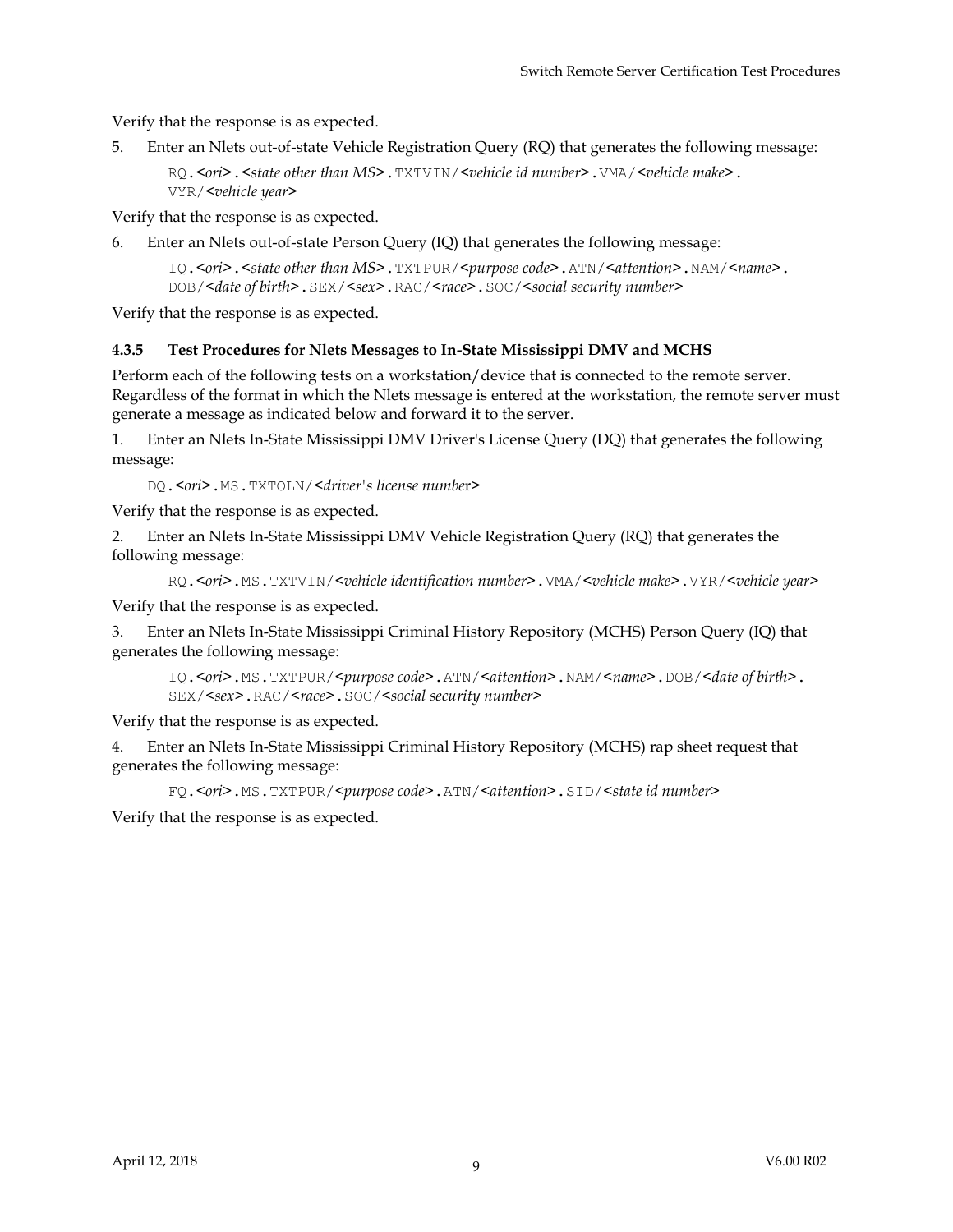#### **4.4 Law Enforcement Message Data Entry Tests**

This series of tests is intended to verify that all of the required message types and options can be properly entered. Optionally, CIC may also verify the responses to each of the message types.

#### **4.4.1 Test Preconditions**

Tests in section 4.1 and 4.2 must be completed.

CIC Tester must be logged on at the certification workstation/device.

#### **4.4.2 Evaluation Criteria**

The evaluation criteria for this series of tests are:

- 1. All required options for a message are provided.
- 2. Data entry is efficient and clear.
- 3. Data entry is appropriate for an operational scenario.
- 4. Optionally, a complete and correct response is received and displayed for each message.

#### **4.4.3 Test Procedures**

- 1. For each message listed in the NCIC Operating Manual, verify that:
	- a. All message types can be entered.
	- b. All mandatory and optional fields within each message type can be entered.
	- c. Each field allows entry of a maximum length data value.
	- d. Data entry is validated to insure that all mandatory fields are present.
	- e. Data entry is validated so that only those combinations of fields allowed by the NCIC Operating Manual are allowed.
	- f. Messages are sent and responses are received and displayed correctly. (Optional at the discretion of CIC).

Note that many of these NCIC messages involve data updates and hence may not be available on an Inquiry Only workstation/device.

- 2. For each message listed in the III Operational and Technical Manual, verify that:
	- a. All message types can be entered.
	- b. All mandatory and optional fields within each message type can be entered.
	- c. Each field allows entry of a maximum length data value.
	- d. Data entry is validated to insure that all mandatory fields are present.
	- e. Data entry is validated so that only those combinations of fields allowed by the III Operational and Technical Manual are allowed.
	- f. Messages are sent and responses are received and displayed correctly. (Optional at the discretion of CIC).
- 3. For each query listed in the Nlets Users Guide, verify that:
	- a. All message types can be entered.
	- b. All mandatory and optional fields within each message type can be entered.
	- c. Each field allows entry of a maximum length data value.
	- d. Data entry is validated to insure that all mandatory fields are present.
	- e. Data entry is validated so that only those combinations of fields allowed by the Nlets Users Guide are allowed.
	- f. Messages are sent and responses are received and displayed correctly. (Optional at the discretion of CIC).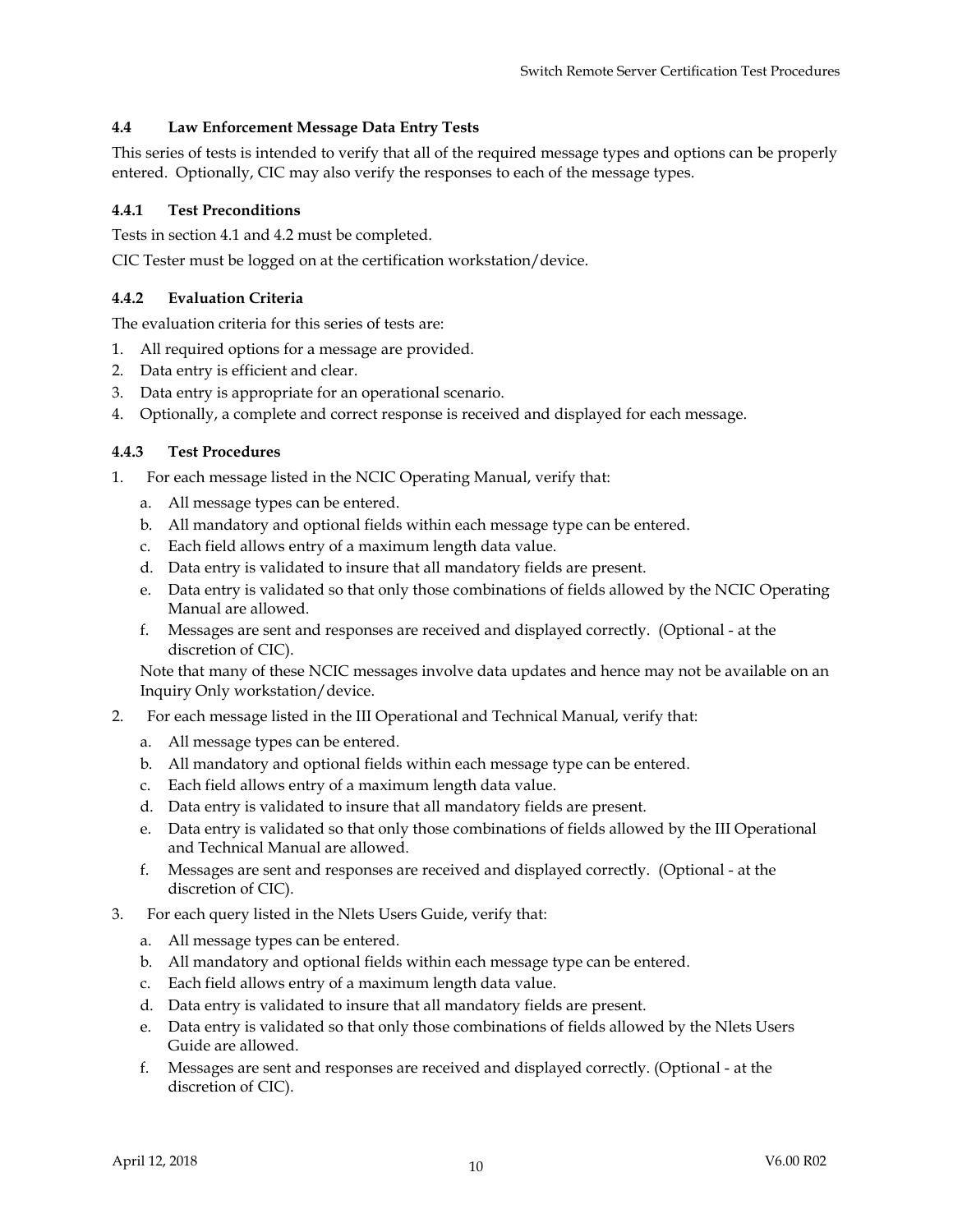#### **4.5 Photos Imbedded in Messages Tests**

This test is conducted only if the vendor is implementing one of the **optional** imbedded photos capabilities.

#### **4.5.1 Test Preconditions**

CIC preparation checklist item 5 in appendix B must be completed.

Tests in section 4.1 and 4.4 must be completed.

CIC Tester must be logged on at the certification workstation/device.

#### **4.5.2 Evaluation Criteria**

The evaluation criteria for this test are:

- 1. A complete and correct response, including imbedded photo(s), is received and displayed for each message.
- 2. The Message Switch receives a message with an imbedded photo(s).

#### **4.5.3 Test Procedures**

1. Enter a Mississippi DMV Driver License Query (DQ) that generates the following message: : (Message #1 in Appx C.4.)

DQ.*<ori>*.MS.TXTOLN/*<driver's license number>*

Verify that an image of the driver's license photo is displayed in the response.

2. Enter an AM message with an imbedded photo: (Message #1 in Appx C.5.)

AM.*<sender ORI>*.*<destination ORI>*.TXT*<newline>*

This AM message includes a photo in DSEO-2020 format.

Verify that the Message Switch received the AM message with an imbedded photo.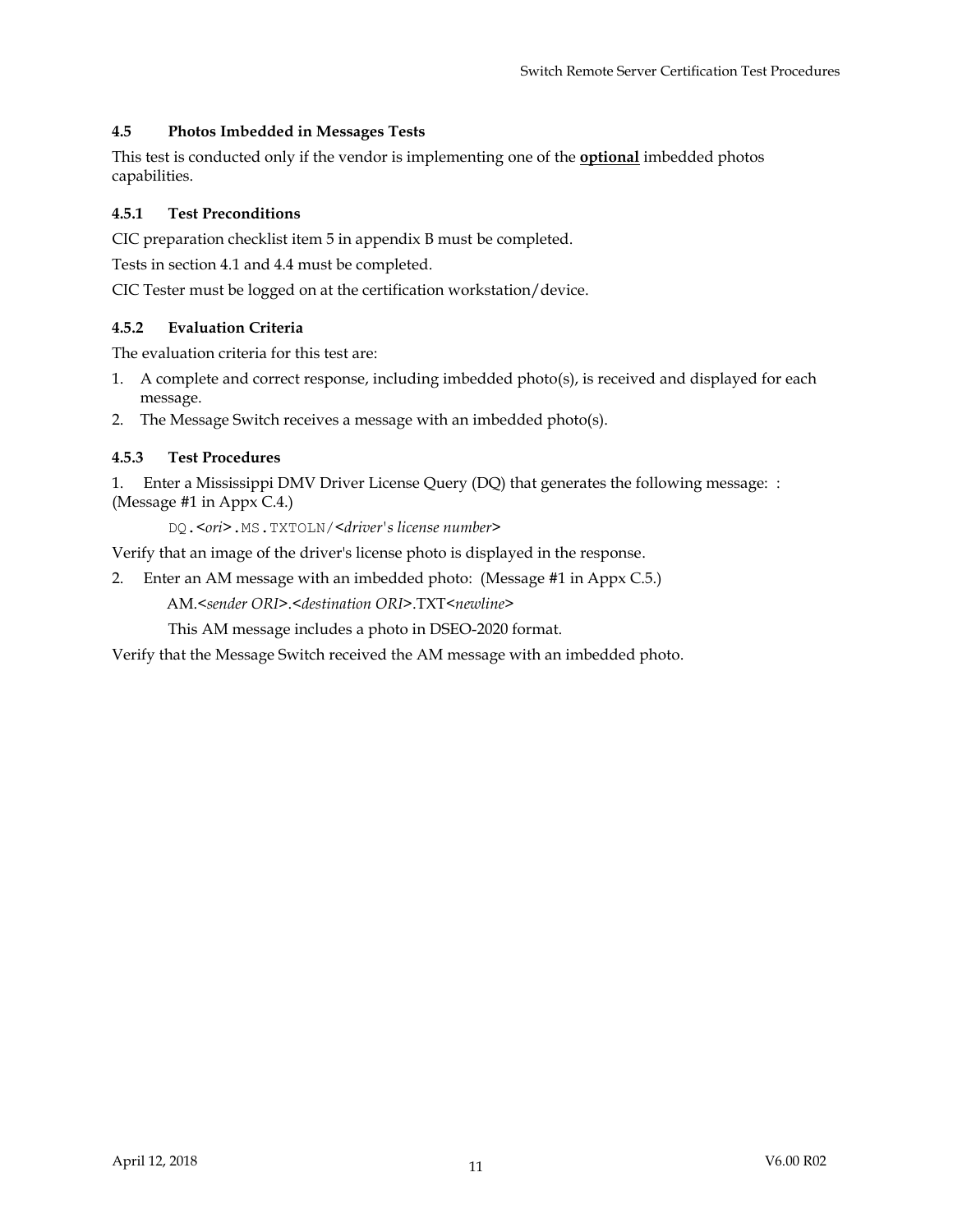#### **4.6 Log Tests**

This test verifies the requirements for separate logs that contain criminal history and non-criminal history data.

#### **4.6.1 Test Preconditions**

Tests in section 4.1 through 4.4, and 4.5 if certifying for imbedded photos, must be completed.

#### **4.6.2 Evaluation Criteria**

The evaluation criteria for this test are:

1. Ensure the logs are properly configured.

#### **4.6.3 Test Procedures**

Inspect the logs, which may reside at the workstation/device and/or the remote server to verify that:

1 Criminal history and non-criminal history data are kept in separate logs.

2. Both types of log information are either password protected or encrypted.

3. All law enforcement messages and response messages from the certifications test thus far have been logged.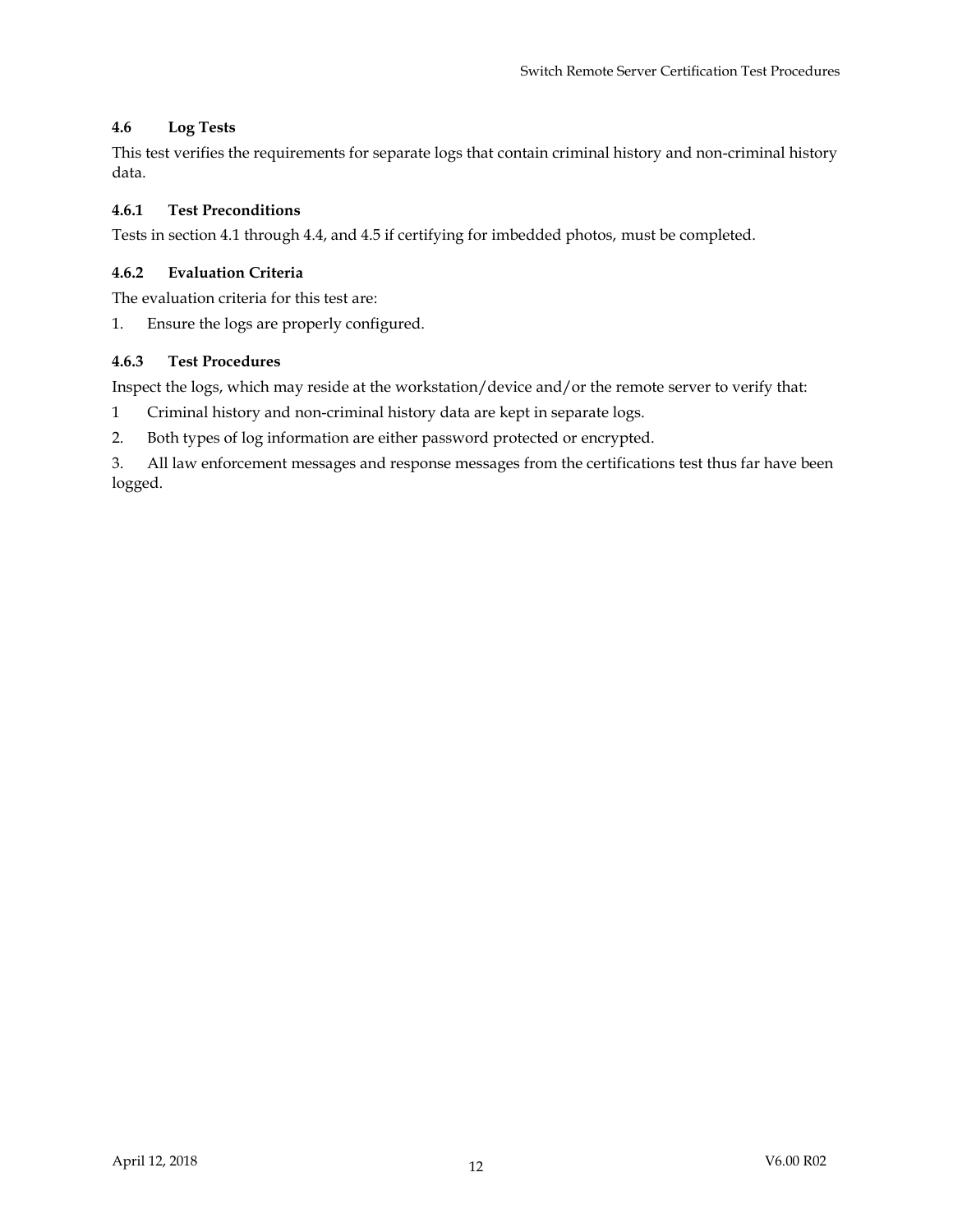#### **4.7 Two-Factor Authentication Tests**

This test is conducted if the device is a Mobile Data Terminal (MDT) or is an unsecure workstation that will perform III queries. In this case, two-factor authentication is required.

#### **4.7.1 Test Preconditions**

Tests in sections 4.1 through 4.6, including 4.5 if certifying for imbedded photos, must be completed. CIC Tester must be logged on at the certification terminal/workstation.

#### **4.7.2 Evaluation Criteria**

The evaluation criteria for this test are:

1. Ensure login from a terminal/workstation is properly authenticated.

#### **4.7.3 Test Procedures**

Perform the following tests:

- 1. Verify that both valid credentials presented to the authentication server achieve valid login.
- 2. Verify that presenting  $1<sup>st</sup>$  factor valid with  $2<sup>nd</sup>$  factor invalid denies login.
- 3. Verify that presenting 1<sup>st</sup> factor invalid with 2<sup>nd</sup> factor valid denies login.
- 4. Verify that presenting 1<sup>st</sup> factor valid for User 1 and 2<sup>nd</sup> factor valid for User 2 denies login.
- 5. Verify that no credentials are passed in the clear.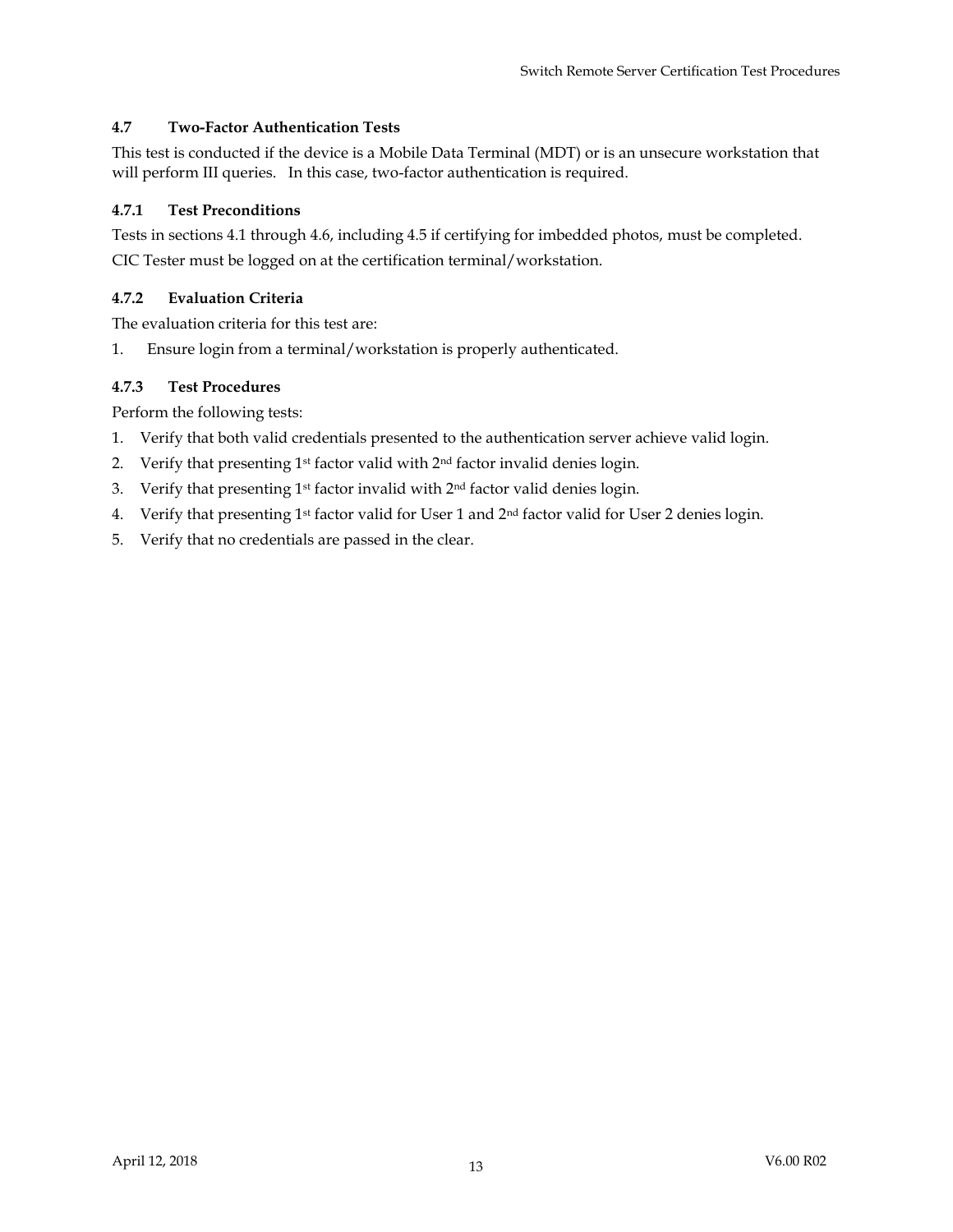#### **4.8 Final Certification Step - MANDATORY**

At the conclusion of tests at CIC, certification materials must be removed from the vendor's remote server. The CIC Tester must witness the following:

- Vendor deletes the Encryption Key Book. (CIC will send the Encryption Key Book to the vendor at the time of their first encrypted remote server installation.)
- Vendor deletes all CIC-provided user ids, workstation/device ids, remote server id, and ORIs.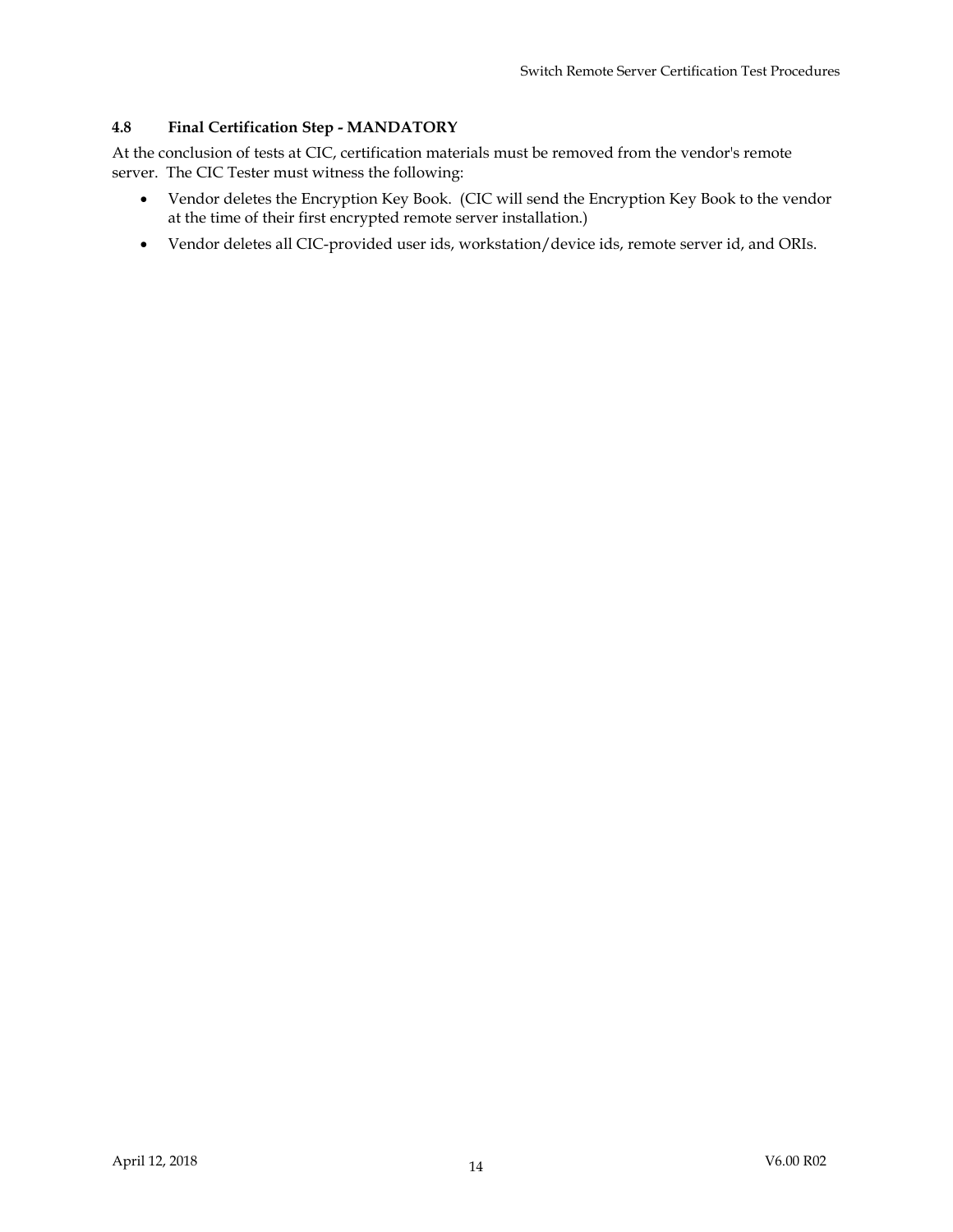# *5.0 ENCRYPTION CERTIFICATION FOR EXISTING VENDORS*

This certification process is only for remote server vendors who have certified at CIC as of April 10, 2018.

#### **5.1 Test Preconditions**

In advance of the date of the test:

- Vendor has updated their remote server software to use the Encryption Header (within the Extended Message Header) and use the text version of the Encryption Key Book (using the sample provided in the DMPP-2020 Interface Specification Appendix A).
- Vendor contacts CIC to schedule the certification test. CIC and vendor determine the location of the test. (It may be possible to conduct this test from an existing installed site.)

In preparation for the scheduled test:

- If the test is conducted from an existing installed site, in addition to arranging this with the site, the vendor must provide a workstation/device to use for the tests.
- CIC provides a test workstation/device id and user id.

#### **5.2 Evaluation Criteria**

The evaluation criteria for this test are:

- 1. The Message Switch can successfully process the remote server's encrypted transmission.
- 2. The remote server successfully processes a response and displays it on a workstation/device.

#### **5.3 Test Procedures**

- 1. CIC sets the encryption flag on the Message Switch for the workstation/device.
- 2. Perform a Logon function that generates the following message to the Message Switch: DOPS/MCH/*<user id>*/*<password>*/*<workstation/device>*

where <user id>, <password and <workstation/device> are those provided for certification testing by CIC. Verify that a response is displayed on the workstation/device indicating the logon has been accepted.

2. Perform a Logoff function at the workstation/device that generates the following message: OPX

Verify that a response is displayed on the workstation/device indicating the logoff has been accepted.

3. Repeat the Logon function in step 1 above.

Verify that a response is displayed on the workstation/device indicating the logon has been accepted.

4. Perform a Change Password function that generates the following message:

DPWD/*<new password>*/*<old password>*/*<confirm>*

where *<new password>* is a new password, *<old password* > is the current password and *<confirm* > repeats the *<new password>* value for confirmation purposes.

Verify that a response is displayed on the workstation/device indicating the password change has been accepted.

5. Repeat the Logoff function in step 2 above.

Verify that a response is displayed on the workstation/device indicating the logoff has been accepted.

6. Repeat the Logon function in step 1 above using the new password set in step 4.

Verify that a response is displayed on the workstation/device indicating the logon has been accepted.

7. Enter an NCIC Vehicle Inquiry (QV) that generates the following message: (Message #10 in appendix C.1.)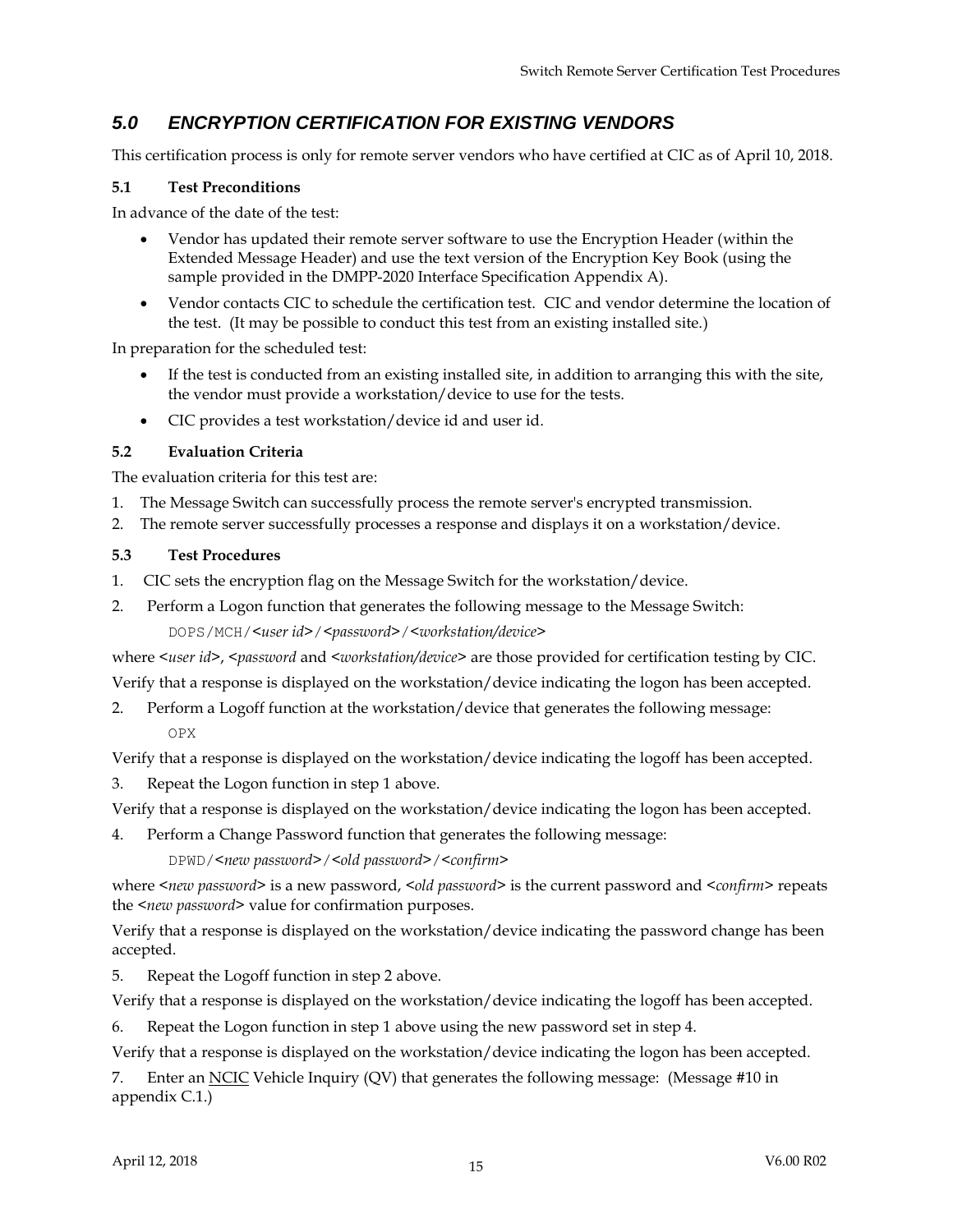QV.*<ori>*.VIN/*<vehicle id number>*

Verify that the workstation/device receives a normal response.

8. Enter a III Query Wanted Person Inquiry (QW) that generates the following message: (Message #15 in appendix C.1.)

QW.*<ori>*.NIC/*<nic number>*

Verify that the workstation/device receives a normal response.

9. Enter an Nlets out-of-state Driver's License Query (DQ) that generates the following message: (Message #1 in appendix C.2.)

DQ.*<ori>*.*<state other than MS>*.TXTOLN/*<driver's license number>*

Verify that the workstation/device receives a normal response.

10. Enter an Nlets In-State Mississippi DMV Driver's License Query (DQ) that generates the following message: (Message #1 in appendix C.3.)

DQ.*<ori>*.MS.TXTOLN/*<driver's license numbe*r>

Verify that the workstation/device receives a normal response.

11. Enter an Nlets In-State Mississippi Criminal History Repository (MCHS) Person Query (IQ) that generates the following message: (Message # 3 in appendix C.3.)

IQ.*<ori>*.MS.TXTPUR/*<purpose code>*.ATN/*<attention>*.NAM/*<name>*.DOB/*<date of birth>*.

SEX/*<sex>*.RAC/*<race>*.SOC/*<social security number>*

Verify that the workstation/device receives a normal response.

#### **5.4 Final Certification Step - MANDATORY**

If the test is conducted at CIC, perform the Final Certification Step as described in section 4.8.

If the test is conducted at a site the vendor must do the following:

- Delete the test workstation/device id and user id from the remote server.
- If the test is not successful, delete the Encryption Key Book from the remote server.
- Verify to the CIC that the specified items have been deleted.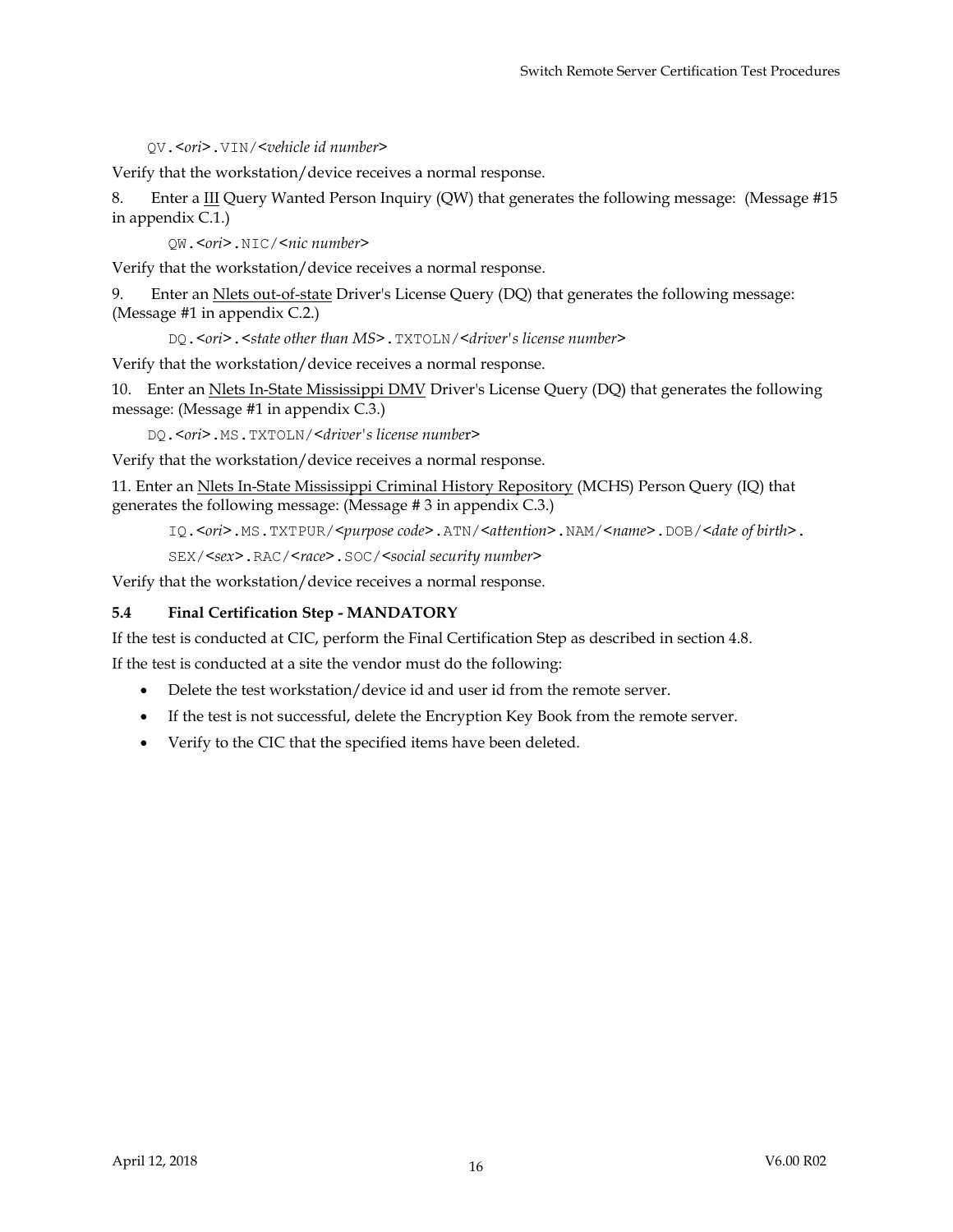# *APPENDIX A. MDPS/CIC-PROVIDED DATA*

CIC will provide the following items to the vendor prior to certification testing.

- $\bullet$  User id(s),
- Password(s),
- Workstation/device id(s),
- Remote server id,
- ORI(s), and
- IP address(es).
- Encryption Key Book (given to vendor at CIC via an internet-based secure file exchange).

At the conclusion of certification testing, the test ids and ORIs will be removed from the Message Switch.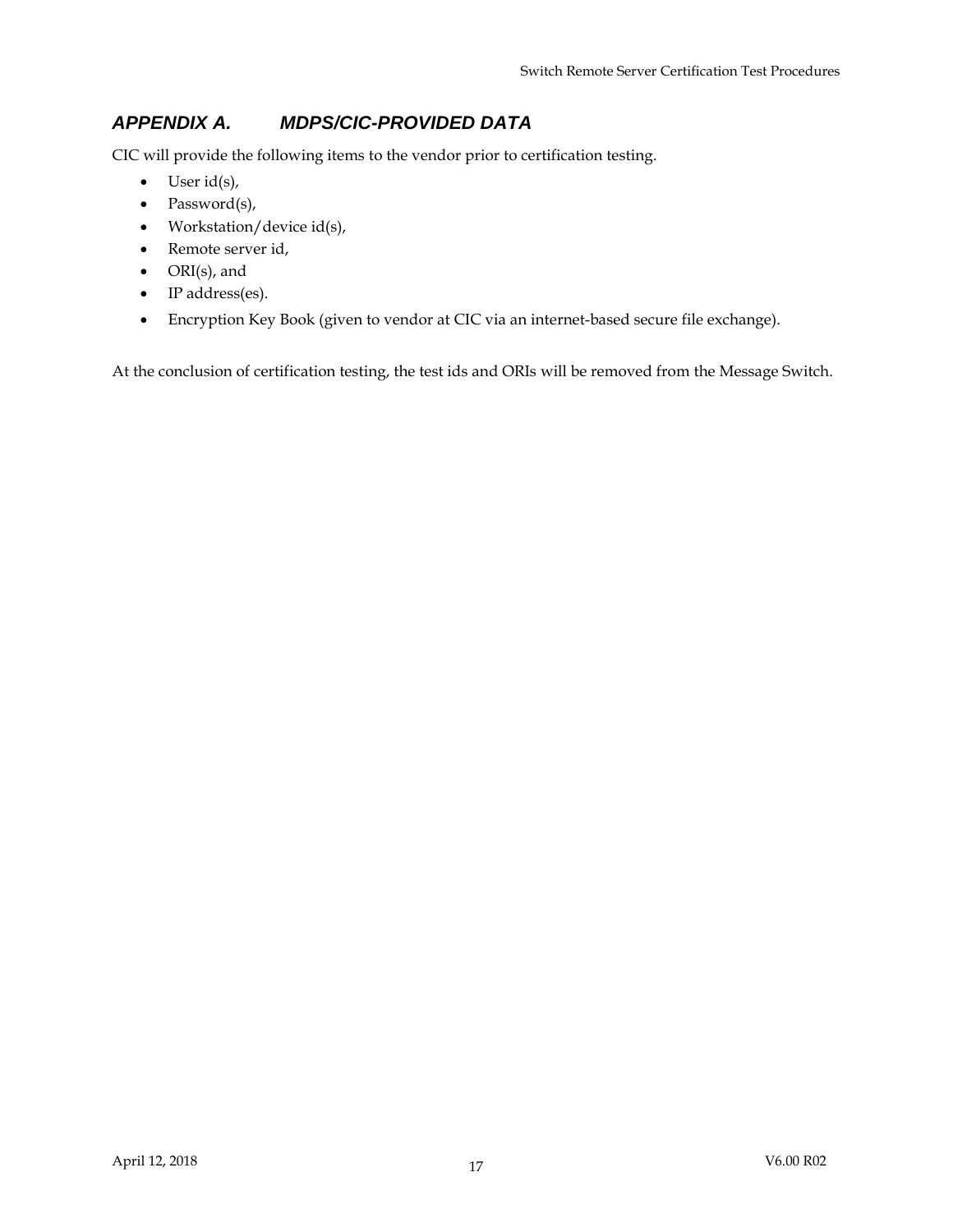## *APPENDIX B. MDPS/CIC CERTIFICATION PREPARATION CHECKLIST*

In preparation for certification testing of a vendor's product CIC will:

- 1. Create the ids, etc. identified in appendix A on the MJIC Message Switch for the vendor's equipment configuration.
- 2. Assign IP address(es).
- 3. Identify the values to be used for the certification test messages listed in appendix C. These are used in the tests in section 4.3. Also, selected messages/values per appendix C are used in Test 4.1. (These values must be different than those provided to the vendor for preliminary tests. (See item 4 below.)

Selected messages/values per appendix C are used for Encryption Certification for Existing Vendors in section 5.0.

4. Identify the values to be used for the preliminary test messages listed in appendix C. (See section 3.0 item 5.)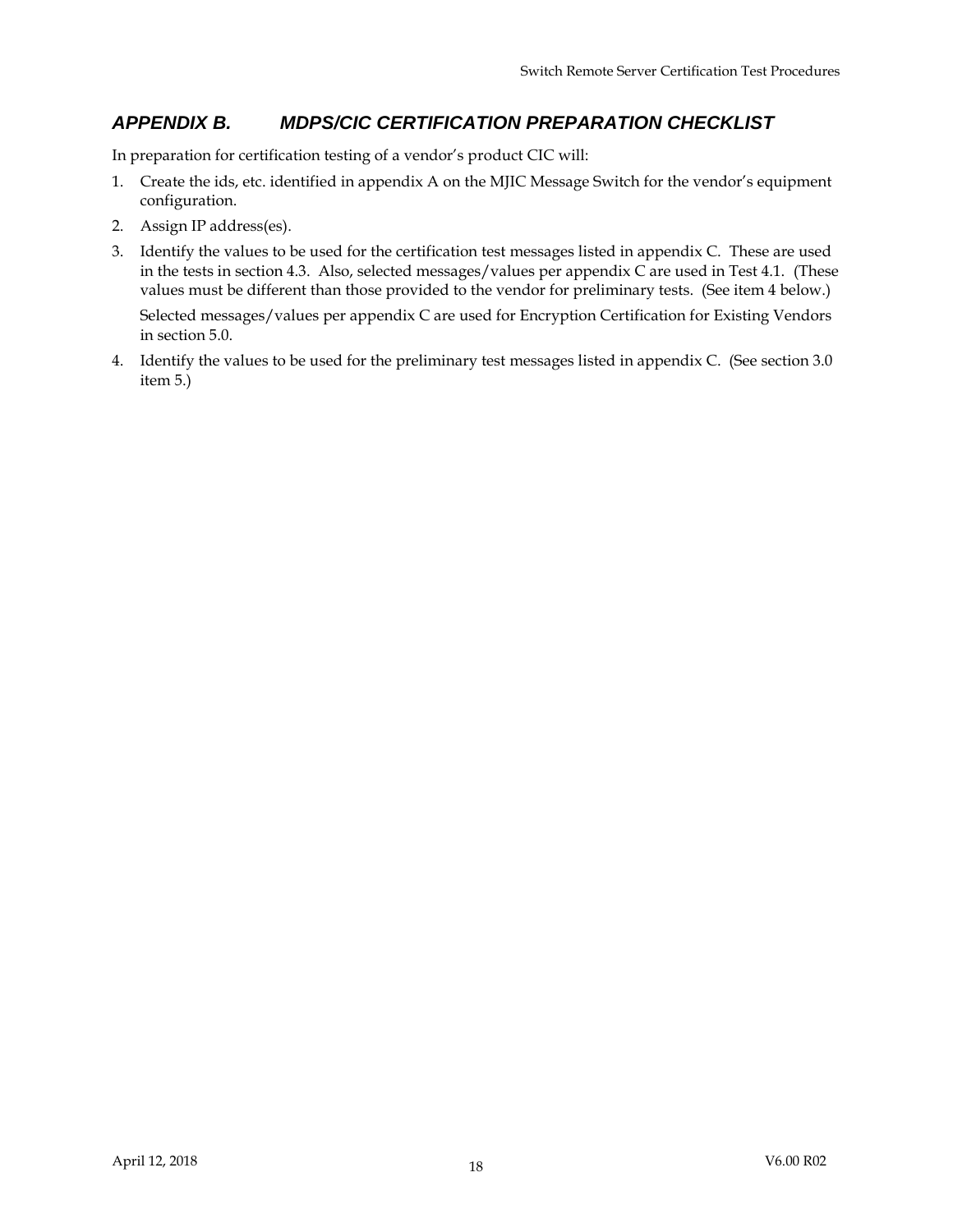# *APPENDIX C. LIST OF CERTIFICATION TEST MESSAGES*

The following messages are used in the test procedures. MDPS/CIC will provide values for parameters in angle brackets such as *<article type>*. One set of values will be provided for a vendor to use for preliminary testing (See section 3.0 item 5). Another set will be used in the certification tests.

#### **C.1 NCIC/III Messages**

- 1. QA.*<ori>*.TYP/*<article type>*.SER/*<serial number>*
- 2. QA.*<ori>*.NIC/*<nic number>*
- 3. QB.*<ori>*.BHN/*<boat hull number>*
- 4. QB.*<ori>*.REG/*<boat registration number>*
- 5. QB.*<ori>*.NIC/*<nic number>*
- 6. QG.*<ori>*.SER/*<serial number>*
- 7. QG.*<ori>*.NIC/*<nic number>*
- 8. QV.*<ori>*.LIC/*<license plate number>*
- 9. QV.*<ori>*.NIC/*<nic number>*
- 10. QV.*<ori>*.VIN/*<vehicle id number>*
- 11. QH.*<ori>*.NAM/*<name>*.RAC/*<race>*.SEX/*<sex>*.DOB/*<date of birth>*.PUR/*<purpose code>*. ATN/*<attention>*
- 12. QR.*<ori>*.PUR/*<purpose code>*.ATN/*<attention>*.FBI/*<fbi number>*
- 13. QR.*<ori>*.PUR/*<purpose code>*.ATN/*<attention>*.SID/*<sid number>*
- 14. QW.*<ori>*.NAM/*<name>*.SEX/*<sex>*.RAC/*<race>*.DOB/*<date of birth>*
- 15. QW.*<ori>*.NIC/*<nic number>*